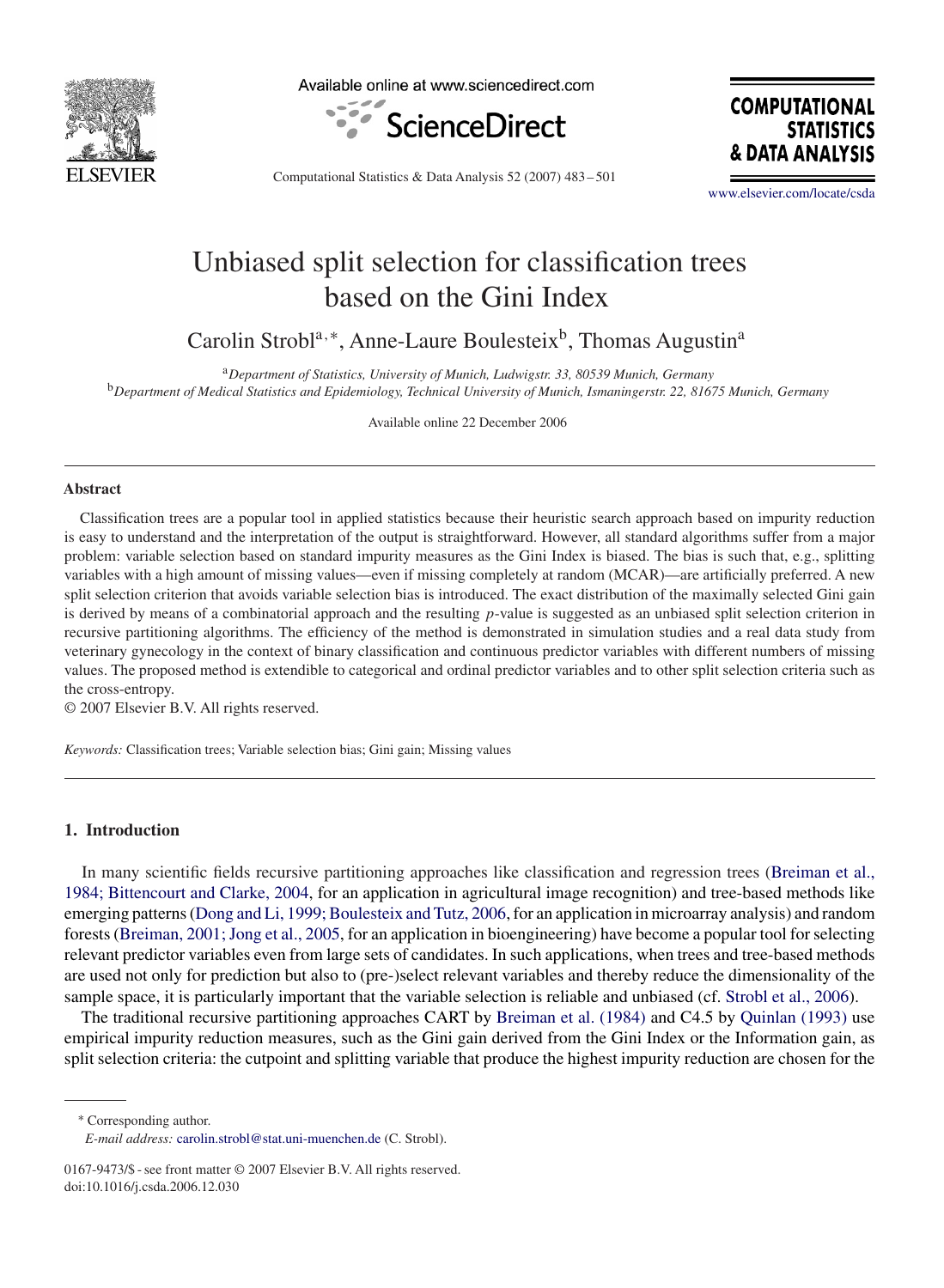next split. The intuitive approach of impurity reduction added to the popularity of recursive partitioning algorithms, and entropy based measures are still the default splitting criteria in most implementations of classification trees.

However, [Breiman et al. \(1984\)](#page-17-0) already note that "variable selection is biased in favor of those variables having more values and thus offering more splits" (p. 42) when the Gini gain is used as splitting criterion. For example, if the predictor variables are categorical variables of ordinal or nominal scale, variable selection is biased in favor of variables with a higher number of categories, which is a general problem not limited to the Gini gain (cf. [Strobl, 2005\)](#page-18-0). In addition, variable selection bias can also occur if the splitting variables vary in their number of missing values, even if the values are missing completely at random (MCAR).

This is particularly remarkable since, in general, MCAR values can be discarded without producing a systematic bias in sample estimates (as stated explicitly, e.g., in the first edition of Little and Rubin, 1986, 2002). However, in the approach of classification trees even MCAR values can strongly affect the outcome and the evaluation of the variable importance. Again, this problem is not limited to the Gini gain criterion and affects both binary and multiway splitting recursive partitioning.

Possible strategies to deal with MCAR values include: (i) "listwise" or "casewise deletion", where all observations or cases with the value of at least one variable missing are deleted. This strategy can result in a severe reduction of the sample size, if the missing values are spread over many observations and variables; (ii) "pairwise deletion" or "available case" strategy, where only for the variables considered at each step of the analysis, e.g., for the two variables currently involved in a correlation, the observations with missing values in these variables are deleted for the current analysis, but are reconsidered in later analysis of different non-missing variables. With this strategy different sets of observations might be involved in different parts of the analysis or model building process; (iii) various imputation methods, like, e.g., the simple "mean imputation" where the mean value in each variable is substituted to replace missing values. The naive "mean imputation" approach artificially reduces the variation of values of a variable, with the extent of the decrease depending on the number of missing values in each variable, and thus may change the strength of correlations, while more elaborate "multiple imputation" strategies overcome this problem.

The focus of this paper is to study from a theoretical point of view the variable selection bias occurring with the widely used Gini gain when missing values are treated in an available case strategy, as considered in the standard literature on variable selection bias (e.g., [Kim and Loh, 2001\)](#page-17-0), and to propose an unbiased alternative splitting criterion based on the Gini gain for the case of continuous predictors and a binary response. In Section 2, we identify and examine three components of variable selection bias, which are: (i) estimation bias of the empirical Gini Index; (ii) variance of the empirical Gini Index and (iii) multiple comparison effects in cutpoint selection.

Section 3 presents our selection criterion that is based on the Gini gain and inspired by the theory of maximally selected statistics. Our criterion can be seen as the p-value computed from the distribution of the maximally selected Gini gain under the null hypothesis of no association between the response and the considered predictor variable. Our combinatorial method to derive the exact distribution of the maximally selected Gini gain under the null hypothesis is described in detail in Section 3. The presentation is limited to the case of a binary response variable, which is the most common case in many applications such as medical studies, and to continuous predictor variables with different numbers of missing values. However, using the concepts of Boulesteix (2006a, b), our approach could be generalized to unbiased split selection from categorical and ordinal predictor variables with different numbers of categories, and to other entropy based measures.

Results from simulation studies documenting the performance of our split selection criterion are displayed in Section 4. The relevance of our approach is illustrated by an application to veterinary data in Section 5.

The rest of this section introduces the notation: *Y* denotes the binary response variable which takes the values  $Y = 1$  and  $Y = 2$ , and  $X^T = (X_1, \ldots, X_q)$  denotes the random vector of continuous predictors. We consider a sample  $(y_i, \mathbf{x}_i)_{i=1,\ldots,N}$ of *N* independent identically distributed observations of *Y* and **X**. The variables  $X_1, \ldots, X_q$  may have different numbers of missing values in the sample  $(y_i, \mathbf{x}_i)_{i=1,\dots,N}$ . For  $j = 1, \dots, q$ , let  $N_j$  denote the sample size obtained if observations with a missing value in variable  $X_j$  are eliminated in an available case or pairwise deletion strategy, where in each step of the recursive partitioning algorithm only the current splitting variable  $X_i$  containing missing values and the completely observed response variable are considered. The following computations are implicitly conditional on these  $N_i$  available observations, of which there are  $N_{1i}$  observations with  $Y = 1$  and  $N_{2i}$  with  $Y = 2$ .

Using machine learning terminology,  $\mathbf{S}_j$ ,  $j = 1, \ldots, q$ , denotes the starting set for variable  $X_j$ :  $\mathbf{S}_j$  holds the  $N_j$ observations for which the predictor variable  $X_j$  is not missing.  $(y_{(i)j}, x_{(i)j})_{i=1,\dots,N_j}$  denote the observed values of *Y* and  $X_j$ , where the sample is ordered with respect to the values of  $X_j$   $(x_{(1)j} \leq \cdots \leq x_{(N_j)j})$ . The subsets  $S_{L_j}(i)$  and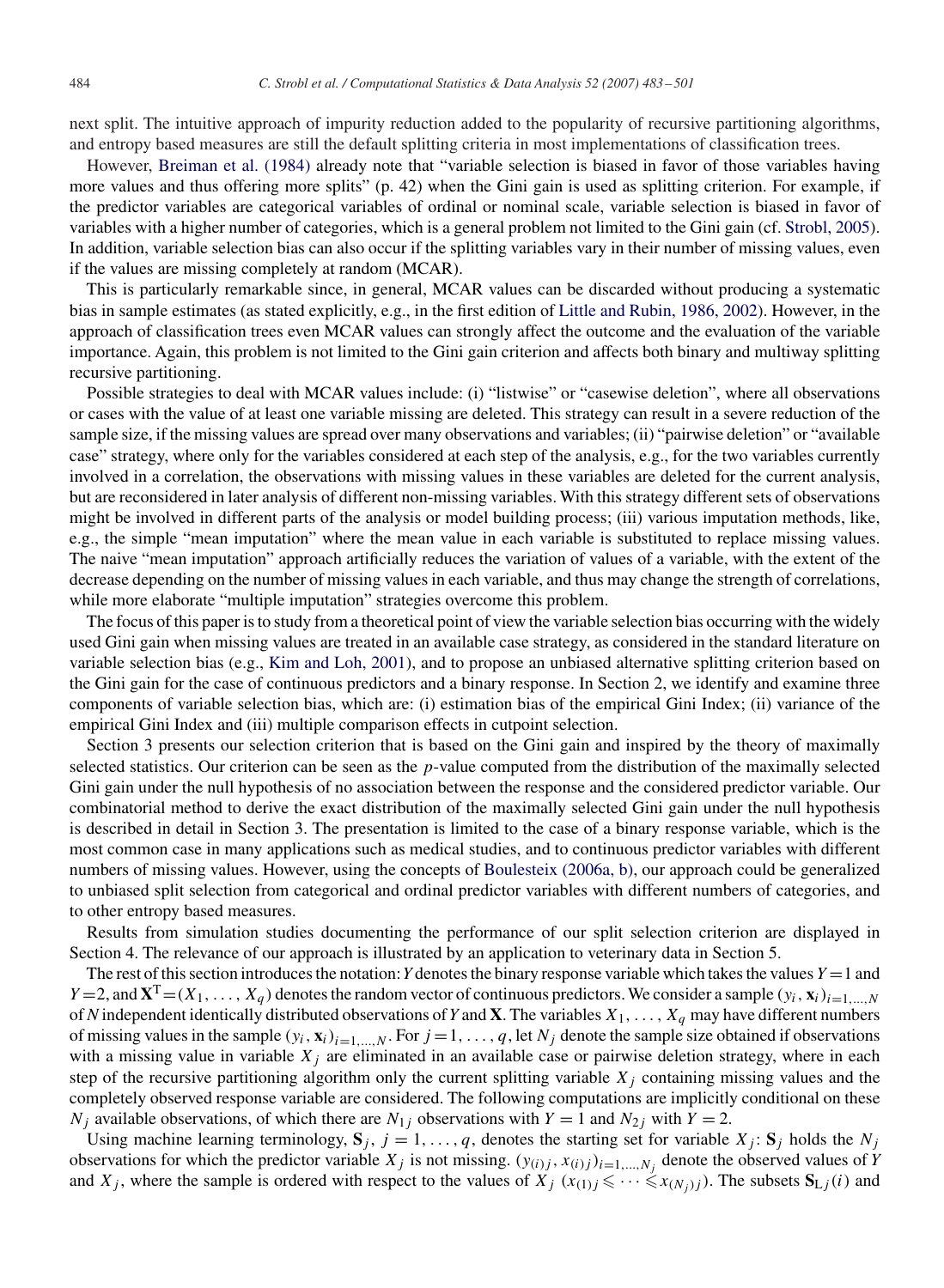<span id="page-2-0"></span>Table 1 Contingency table obtained by splitting the predictor variable  $X_i$  at  $x_{(i)}$ 

|                | $S_{Lj}(i)$<br>$X_j \leqslant x_{j(i)}$ | $S_{Rj}(i)$<br>$X_j > x_{j(i)}$              |                      |  |
|----------------|-----------------------------------------|----------------------------------------------|----------------------|--|
| $Y=1$<br>$Y=2$ | $n_{1j}(i)$<br>$n_{2j}(i)$              | $N_{1j} - n_{1j}(i)$<br>$N_{2j} - n_{2j}(i)$ | $N_{1j}$<br>$N_{2j}$ |  |
| Σ              | $N_{\rm L}$ $i = i$                     | $N_{\rm R}$ $i = N_i - i$                    | $N_i$                |  |
|                |                                         |                                              |                      |  |

 $\mathbf{S}_{\mathbf{R}}$  *i*(*i*) are produced by splitting  $\mathbf{S}_j$  at a cutpoint between  $x_{(i)}$  and  $x_{(i+1)}$ , such that all observations with a value of  $X_j \le x_{(i)j}$  are assigned to  $S_{L_j}(i)$  and the remaining observations to  $S_{R_j}(i)$ . These notations as well as the corresponding subset sizes are summarized in Table 1, where e.g.,  $n_{2i}(i)$  denotes the number of observations with  $Y = 2$  in the subset defined by  $X_j \le x_{(i)j}$ , i.e. by splitting after the *i*th observation in the ordered sample. The function  $n_{2j}(i)$  is thus defined as the number of observations with  $Y = 2$  among the first *i* observations of variable  $X_j$ ,

$$
n_{2j}(i) = \sum_{k=1}^{i} I_{\{2\}}(y_{(k)j}), \quad \forall i = 1, \dots, N_j,
$$
\n(1)

where  $I_{(2)}(\cdot)$  is the indicator function;  $n_{1i}(i)$  is defined in an analogous way.

For any subsequent split, the new node can be considered as the starting node. Thus, we are able to restrict the argumentation to the first root node for the sake of simplicity.

The empirical Gini Index  $G_j$  of  $S_j$ , defined by [Breiman et al. \(1984\)](#page-17-0) for the multi-class case, is a widely used impurity measure. For the considered variable  $X_j$  and in the special case of a binary response  $Y$  it reduces to

$$
\widehat{G}_j = 2\frac{N_{2j}}{N_j} \left(1 - \frac{N_{2j}}{N_j}\right). \tag{2}
$$

The corresponding empirical Gini Indices in the nodes produced by splitting at the *i*th cutpoint,  $\widehat{G}_{Lj}(i)$  and  $\widehat{G}_{Rj}(i)$ , are defined analogously. The empirical Gini gain, i.e. the impurity reduction produced by splitting at the *i*th cutpoint of variable  $X_j$ , is based on the difference in impurity before and after splitting

$$
\widehat{\Delta G}_j(i) = \widehat{G}_j - \left(\frac{N_{\text{L}j}}{N_j}\widehat{G}_{\text{L}j}(i) + \frac{N_{\text{R}j}}{N_j}\widehat{G}_{\text{R}j}(i)\right)
$$
  
=  $\widehat{G}_j - \left(\frac{i}{N_j}\widehat{G}_{\text{L}j}(i) + \frac{N_j - i}{N_j}\widehat{G}_{\text{R}j}(i)\right).$  (3)

Obviously, the 'best' split according to the Gini gain criterion is the split with the largest Gini gain, i.e. with the largest impurity reduction, and so the most common approach for binary split and variable selection in classification trees consists of the following successive steps:

(1) for each variable  $X_j$  determine the maximal Gini gain  $\widehat{\Delta G}_j^{\max}$  over all possible cutpoints, which is defined as

$$
\widehat{\Delta G}_j^{\max} = \max_{i=1,\dots,N_j-1} \widehat{\Delta G}_j(i),
$$

(2) select the variable  $X_i^*$  with the largest maximal Gini gain

$$
j^* = \arg \max_{j=1,\dots,q} \widehat{\Delta G}_j^{\max}.
$$

Variable selection bias occurring when the Gini Index is used as a selection criterion in this so called "greedy search" approach is studied in the next section.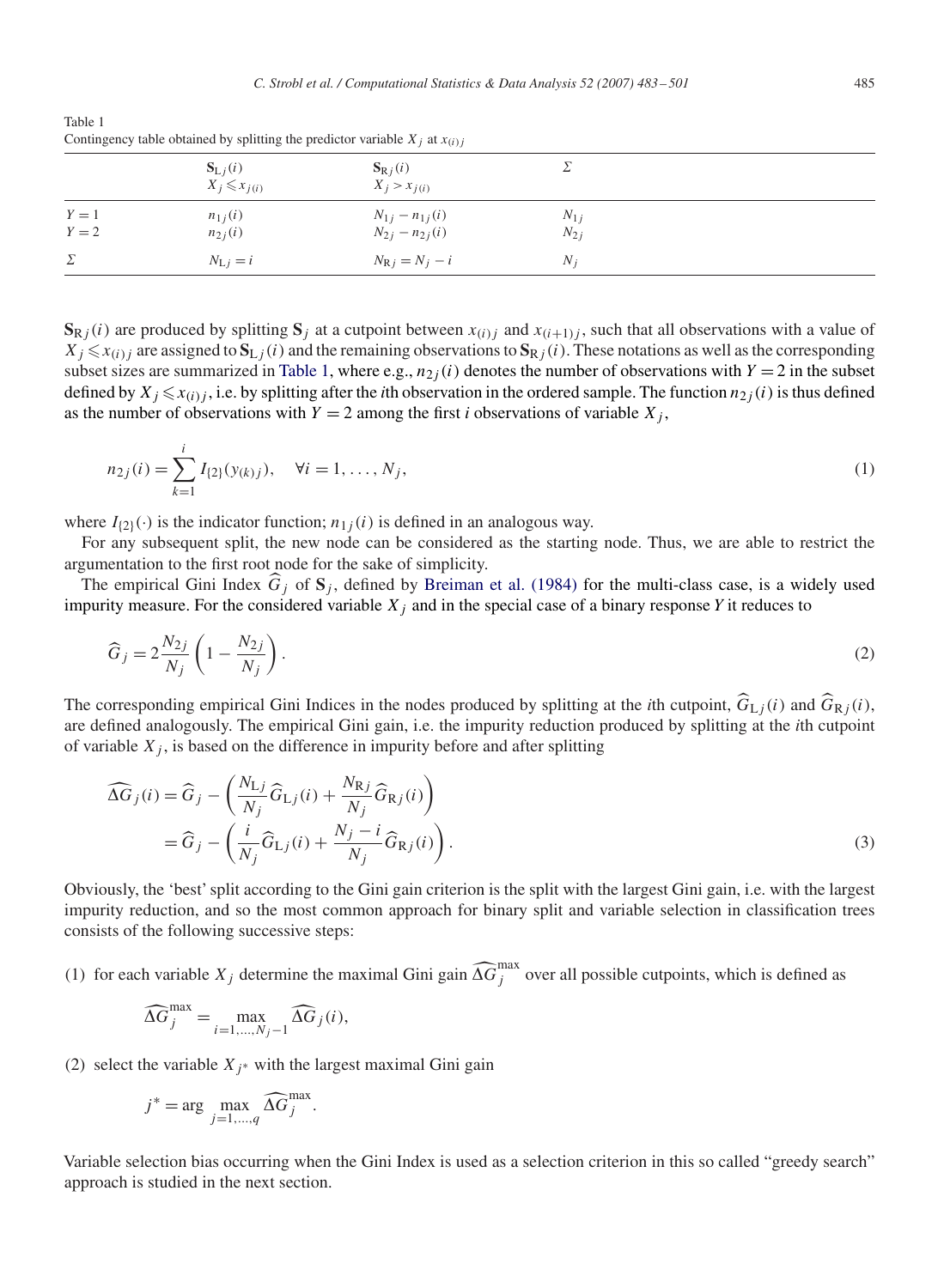# **2. Variable selection bias**

In this section, empirical evidence for variable selection bias with the Gini gain criterion from the literature is briefly recalled. We then provide a comprehensive statistical explanation for variable selection bias in different settings by identifying three important sources of variable selection bias, namely estimation bias and variance effects and a multiple comparisons effect.

## *2.1. Empirical evidence for variable selection bias*

Several simulation studies have provided empirical evidence for variable selection bias in different recursive partitioning algorithms (cf., e.g., White and Liu, 1994; Kononenko, 1995; Loh and Shih, 1997; Dobra and Gehrke, 2001). We will consider one exemplary study that covers the main aspects of variable selection bias.

In their simulation study [Kim and Loh \(2001\)](#page-17-0) vary both the number of categories in categorical predictor variables and the number of missing values in continuous predictor variables in a binary splitting framework to compare the variable selection performance of the Gini gain to that of other splitting criteria. Their results show variable selection bias towards variables with many categories and variables with many missing values. However, the authors do not give a thorough statistical explanation for their findings.

In the next section, we address three important factors that can explain the selection bias occurring with the Gini gain in the different experimental settings.

# *2.2. Estimation effects*

The first two sources of variable selection bias can be considered as estimation effects: the classical Gini Index used in machine learning can be considered as an estimator of the true underlying entropy. The bias and the variance of this estimator tend to induce selection bias.

## *2.2.1. Bias*

From a statistical point of view the empirical Gini Index (Eq. (2)) used in machine learning can be rephrased as

$$
\widehat{G}_j = 2\widehat{p}_j(1 - \widehat{p}_j)
$$

with  $\hat{p}_i$  denoting the relative class frequency  $N_{2j}/N_j$  of  $Y = 2$ .

The relative frequency  $\hat{p}_i$  is the maximum likelihood estimator, based on  $N_i$  observations as indicated by the index *j*, of the true class probability *p* of  $Y = 2$ .

The empirical Gini Index  $\widehat{G}_j$  here is understood as the plug-in estimator of a true underlying Gini Index

$$
G = 2p(1 - p)
$$

which is a function of the true class probability *p*.

Since the empirical Gini Index  $\hat{G}_j$  is a strictly concave function of the maximum likelihood estimator  $\hat{p}_j$ , we expect from Jensen's inequality that the empirical Gini Index  $\hat{G}_i$  underestimates the true Gini Index *G*. Infact, we find for fixed  $N_i$ :

$$
E(\widehat{G}_j) = E\left(2\frac{N_{2j}}{N_j}\left(1 - \frac{N_{2j}}{N_j}\right)\right), \text{ where } N_{2j} \sim B(N_j, p)
$$
  
=  $2p(1-p) - 2\frac{1}{N_j}p(1-p)$   
=  $\frac{N_j - 1}{N_j}G$ .

Thus, the empirical Gini Index  $\hat{G}_j$  underestimates the true Gini Index *G* by the factor  $(N_j - 1)/N_j$ , i.e.  $\hat{G}_j$  is a negatively biased estimator:

$$
\text{Bias}(\widehat{G}_j) = -G/N_j,
$$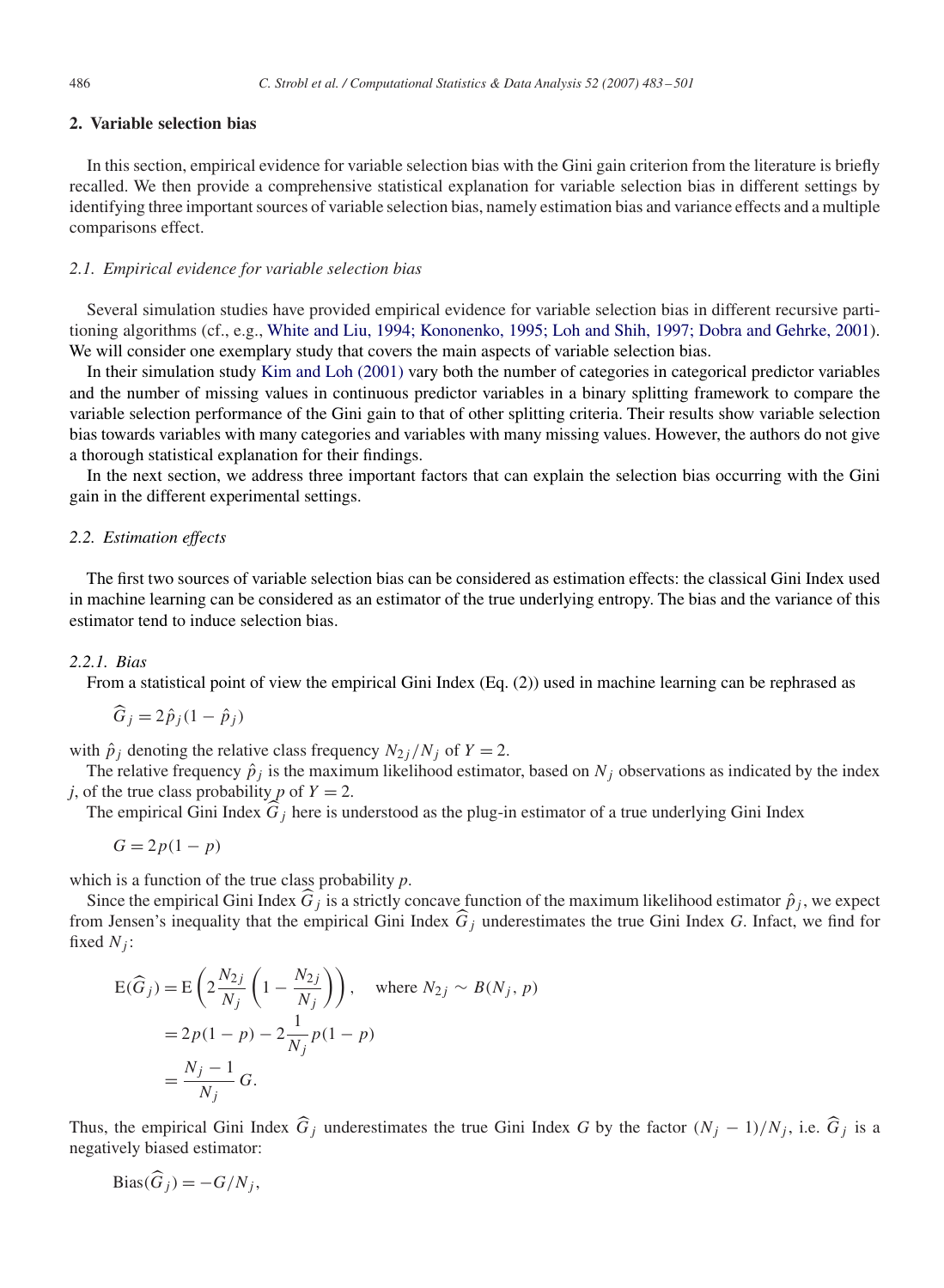where the extent of the bias depends on the number of observations  $N_j$  that the estimation is based on. The same principle applies to the Gini Indices  $\widehat{G}_{Lj}$  and  $\widehat{G}_{Rj}$  obtained for the child nodes created by binary splitting.

We consider the null hypothesis that the considered predictor variable  $X_j$  is uninformative, i.e. that the distribution of the response *Y* does not depend on  $X_j$ . With respect to the child nodes created by binary splitting this null hypothesis means that the true class probability in the left node defined by  $X_j$ , denoted by  $p_{Lj} = P(Y = 2 | X_j \leq x_{j(i)})$ , is equal to the true class probability in the right node  $p_{Rj} = P(Y = 2|X_j > x_{i(i)})$  and thus equal to the overall class probability  $p = P(Y = 2)$ .

The expected value of the Gini gain  $\widehat{\Delta G}_j$  (Eq. (3)) for fixed  $N_{\text{L}j}$  and  $N_{\text{R}j}$  is then

$$
E(\widehat{\Delta G}_j) = E\left(\widehat{G}_j - \frac{N_{\rm Lj}}{N_j}\widehat{G}_{\rm Lj} - \frac{N_{\rm Rj}}{N_j}\widehat{G}_{\rm Rj}\right)
$$
  
=  $G - \frac{G}{N_j} - \frac{N_{\rm Lj}}{N_j}G + \frac{N_{\rm Lj}}{N_j}\frac{G}{N_{\rm Lj}} - \frac{N_{\rm Rj}}{N_j}G + \frac{N_{\rm Rj}}{N_j}\frac{G}{N_{\rm Rj}}$   
=  $\frac{G}{N_j}$ .

Under the null hypothesis of an uninformative predictor variable, the true Gini gain  $\Delta G_j$  equals 0. Thus,  $\widehat{\Delta G}_j$  has a positive bias, that increases with decreasing sample size  $N_j$  and is most pronounced for large values of the true Gini Index *G*. When the predictor variables  $X_j$ ,  $j = 1, \ldots, q$ , have different sample sizes  $N_j$ , this bias leads to a preference of variables with small  $N_i$ , i.e. variables with many missing values. Thus the criterion shows a systematic bias even if the values are MCAR.

The result of the derivation of the expected value of the Gini gain corresponds to that of [Dobra and Gehrke \(2001\)](#page-17-0) adopted for binary splits. However, the authors do not elaborate the interpretation as an estimation bias induced by the plug-in estimation based on a limited sample size, which we find crucial for understanding the bias mechanism.

#### *2.2.2. Variance*

After some computations (see Appendix), the variance of  $\hat{G}_i$  may be written as

$$
\text{Var}(\widehat{G}_j) = 4\frac{G}{N_j} \left(\frac{1}{2} - G\right) + \mathcal{O}\left(\frac{1}{N_j^2}\right).
$$

The variance of the empirical Gini Index <sup>G</sup> again depends on the true Gini Index *<sup>G</sup>* and increases when *<sup>G</sup>* moves away from its maximum value  $\frac{1}{2}$  or from its minimum value zero and for small sample sizes. The variance of  $\widehat{\Delta G}_j$ also substantially increases with decreasing  $N_j$  [\(Dobra and Gehrke, 2001\)](#page-17-0). Therefore, if the predictor variables have different numbers of missing values,  $\widehat{\Delta G}^{\max}_{j}$  can take more extreme values for variables with many missing values. This effect on the variance together with the bias can again lead to a preference of variables with many missing values.

In this section, we outlined two possible sources of selection bias affecting binary splitting with categorical or continuous predictor variables with different numbers of missing values. It can be shown that similar mechanisms apply in multiway splitting [\(Strobl, 2005\)](#page-18-0). However, there is another mechanism responsible for variable selection bias: the effect of multiple comparisons, which is relevant only if the number of nodes produced in each split is smaller than the number of distinct observations or categories, as in binary splitting.

#### *2.3. Multiple comparisons in cutpoint selection*

The common problem of multiple comparisons refers to an increasing type I error-rate in multiple testing situations: When multiple statistical tests are conducted for the same data set, the chance to make a type I error for at least one of the tests increases with the number of performed tests. In the context of split selection, a type I error occurs when a variable is selected for splitting even though it is not informative.

In the case of binary splitting, the number of conducted comparisons for a given predictor variable increases with the number of possible binary partitions, i.e. with the number of possible cutpoints. In continuous predictors without ties the number of possible cutpoints to be evaluated is  $N_j - 1$ . For categorical and ordinal predictor variables the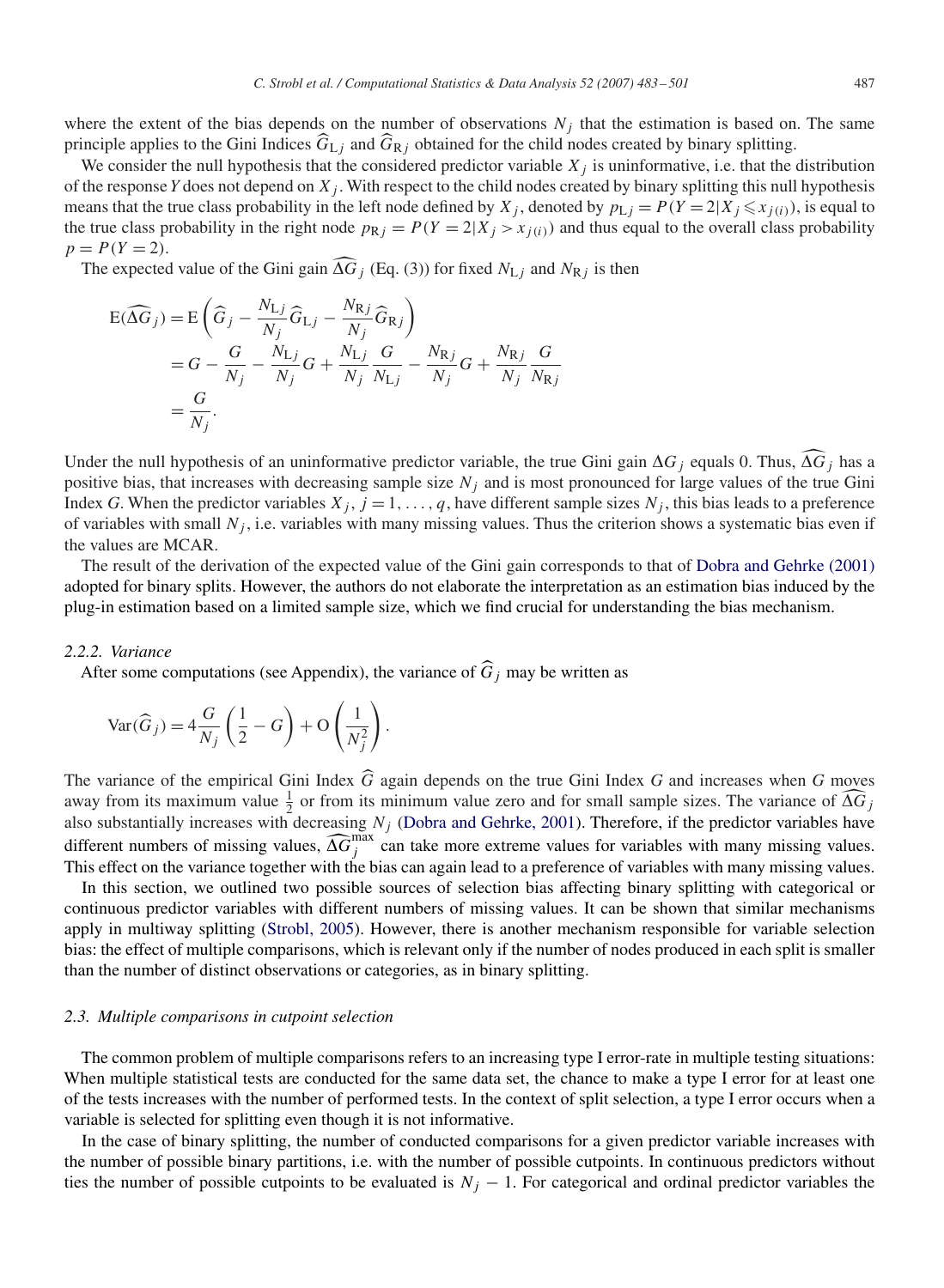number of cutpoints depends on the number of categories. The 'multiple comparisons effect' results in a preference of predictor variables with many possible partitions: with few missing values or few ties (for continuous variables) or many categories (for categorical and ordinal variables).

This finding is not in contradiction to [Dobra and Gehrke \(2001\),](#page-17-0) who state explicitly that variable selection bias for categorical predictor variables was not due to multiple comparisons, since the authors use the Gini gain for multiway splits with as many nodes as categories in the predictor rather than for binary splits, which does not correspond to the standard CART algorithm usually associated with the Gini criterion and obviously does not induce multiple testing effects.

The next section gives a summary of all three effects.

#### *2.4. Resume and practical relevance*

The simulation results obtained by [Kim and Loh \(2001\)](#page-17-0) reported in Section 2.1 in different settings may be explained by the three partially counteracting effects outlined in Sections 2.2 and 2.3.

In the binary splitting task of [Kim and Loh \(2001\),](#page-17-0) the bias towards predictor variables with many categories is mainly due to the multiple comparison effect: variables with more categories have more possible binary partitions to be evaluated. In contrast, the bias towards variables with many missing values observed for the metric variables may be explained by the bias and variance effects: variables with small sample sizes, for which the Gini gain is overestimated and has large variance, tend to be favored. In this case the reverse multiple comparisons effect seems to be outweighed.

In the standard simulation designs in the literature on variables selection bias all predictor variables are uninformative and thus there is no reason to prefer variables with more categories or even more missing values. These scenarios are artificial but necessary to understand the sources of variables selection bias and to evaluate the split selection criteria. In practice, the number of categories in categorical variables of nominal and ordinal scales often depends on arbitrary choices (in particular in the design of questionnaires) and randomly missing values in categorical and metric variables are common (if, e.g., questions are skipped by accident in automated data input). In such a scenario a reasonable split selection criterion should be able to identify relevant variables without being mislead by the number of categories, that may be related to—but is not in itself an indicator of—the relevance of the variable, or the number of missing values, that is inversely related to its information content.

As cited in the introduction, [Breiman et al. \(1984\)](#page-17-0) noted the multiple comparisons effect evident when categorical predictors vary in their number of categories. In addition, they claim that their CART approach can deal particularly well with missing values, because it provides surrogate splits when predictor values are missing in the test sample. However, for missing predictor values in the learning sample, the CART algorithm applies an available case strategy when evaluating the variables in split selection, leading to the bias outlined above. This went unnoticed by [Breiman et al.](#page-17-0) [\(1984\)](#page-17-0) though, because they only spread missing values randomly over all predictor variables, instead of varying the sample sizes between variables.

In the next section, we suggest an alternative *p*-value selection criterion based on the Gini Index that corrects simultaneously for all three types of bias described above.

#### **3. The distribution of the maximally selected Gini gain**

#### *3.1. A* p*-value based variable and split selection approach*

For the case of binary splits, we introduce the *p*-value from the exact distribution of the maximally selected Gini gain over all possible splits as a new unbiased splitting criterion. Note that the variable index *j* will be dropped in most of this section focusing only on one predictor variable *X* with sample size *N*.

Beside the classification context considered here maximally selected statistics, e.g. the maximally selected  $\chi^2$ statistic or maximally selected rank statistics, have been the subject of a few tens of papers published mainly in the journal *Biometrics* in the last decades, headed by [Miller and Siegmund \(1982\).](#page-18-0) They are based on the following idea: suppose one computes an association measure  $T(i)$  (e.g., the Gini gain or the  $\chi^2$ -statistic) for all the  $i = 1, \ldots, N - 1$ possible cutpoints of one considered continuous predictor *X* and selects the cutpoint yielding the maximal association measure  $T^{max} = \max_{i=1,\dots,N-1} T(i)$ . The distribution of the resulting "maximally selected" association measure  $T^{max}$ is different from the distribution of the original association measure. In particular, the distribution of the maximally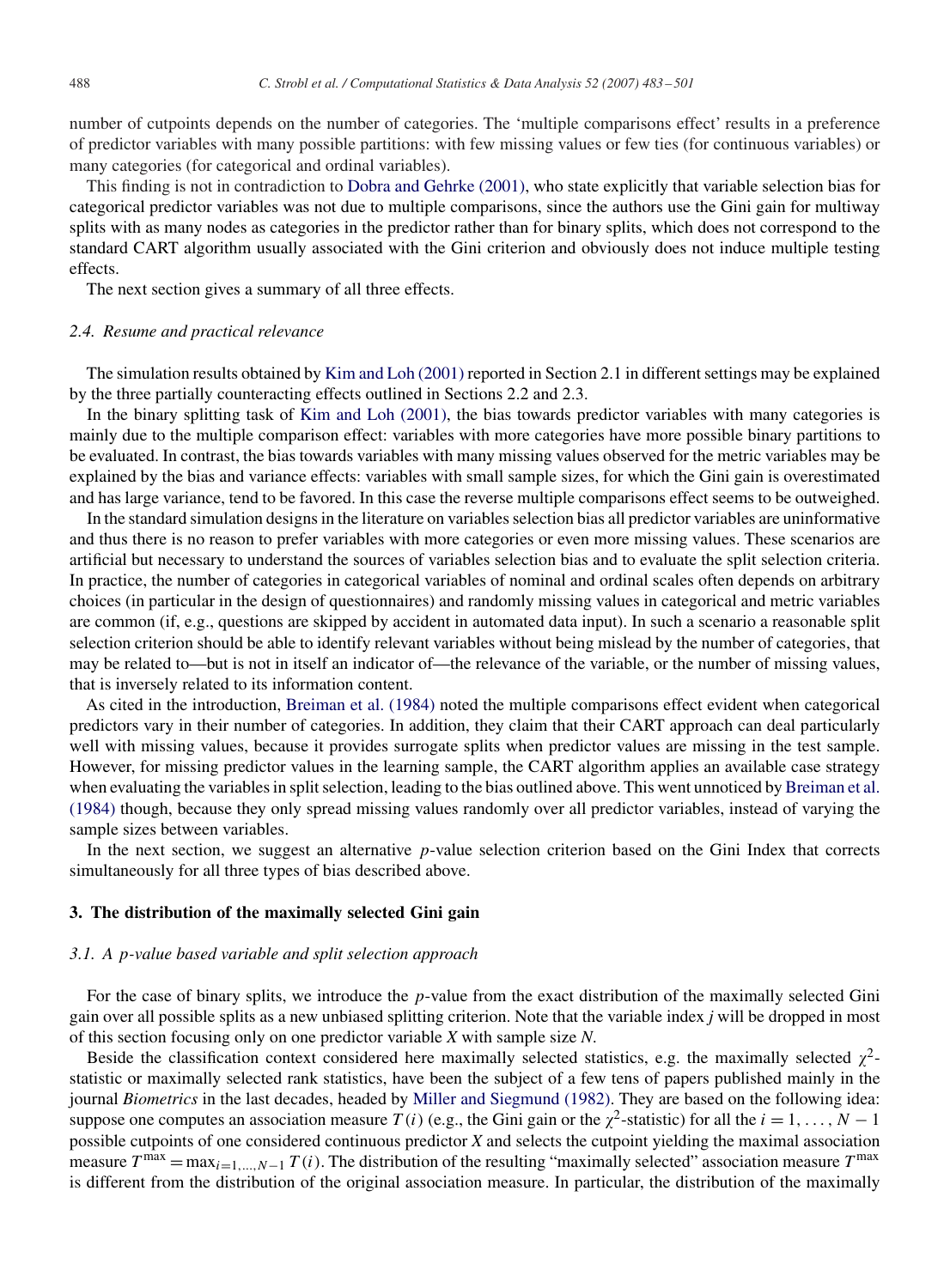selected measure may depend on the sample size *N* of *X*, causing the selection bias observed in the case of predictors with different numbers of missing values, and has to account for the deliberate choice of the cutpoint.

Possible penalizations for the choice of the optimal cutpoint in multiple comparisons are Bonferroni adjustments, which tend to overpenalize (Benjamini and Hochberg, 1995; Hawkins, 1997; Loh, 2002, for a review), and the approach of maximally selected statistics applied here.

[Dobra and Gehrke \(2001\)](#page-17-0) on the other hand claim that *p*-value based criteria in general reduce the selection bias in classification trees, and derive an approximation of the distribution of the Gini gain in the case of multiway splits. Their approach does not aim at providing an unbiased split selection criterion for binary splitting, however, because it does not account for the multiple comparisons effect in cutpoint selection.

Previous applications of p-values of maximally selected statistics as unbiased split selection criteria in binary recursive partitioning are [Shih and Tsai \(2004\),](#page-18-0) who employ the p-values of exact and approximated distributions of maximally selected split selection criteria in regression trees, and [Shih \(2004\),](#page-18-0) who introduces the  $p$ -value of the maximally selected  $\chi^2$ -statistic as an unbiased split selection criterion for classification trees. [Shih \(2004\)](#page-18-0) explicitly states that for other criteria, e.g., for entropy criteria like the Gini Index, "the exact methods are yet to be found" (p. 465).

In the present paper, we accept the challenge posed by [Shih \(2004\)](#page-18-0) and propose to correct the variable selection bias occurring with the Gini gain in binary splitting by using a criterion based on the exact distribution of the maximally selected Gini gain rather than the Gini gain itself.

In the rest of the paper, *F* denotes the distribution function of the maximally selected Gini gain under the null hypothesis of no association between the predictor and the response, given  $N_1$  and  $N_2$ . We use the notation

$$
F(d) = P_{H_0}(\widehat{\Delta G}^{\max} \leq d).
$$

In a nutshell, our variable and split selection approach consists of the following steps:

- (1) Determine  $\widehat{\Delta G}_j^{\max}$  for each of the predictor variables  $X_j$ ,  $j = 1, \ldots, q$ ,
- (2) compute the criterion  $F(\widehat{\Delta G}_j^{\max})$  (which is equivalent to 1–the p-value of  $\widehat{\Delta G}_j^{\max}$ ) for each variable  $X_j$  and
- (3) select the variable  $X_{j^*}$  with the largest  $F(\widehat{\Delta G}_j^{\max})$ . The split of  $X_{j^*}$  maximizing  $\widehat{\Delta G}_{j^*}(i)$  is then selected.

The rest of this section presents our method to determine the distribution function *F* for one predictor variable *X* with *N* non-missing independent and identically distributed observations.

## *3.2. Outline of the method*

Our aim is to derive the distribution of the maximally selected Gini gain over the possible cutpoints of *X*, i.e. over all the possible partitions {**S**L, **S**R} of the sample, under the null hypothesis of no association between *X* and *Y*. In accordance with Section 1 the pairs  $(y_{(i)}, x_{(i)})_{i=1,\dots,N}$  denote the ordered sample. The function  $n_2(i)$  again denotes the number of observations with  $Y = 2$  among the *i* first observations (cf. Eq. (1)).

Obviously, we have  $n_2(0)=0$  and  $n_2(N) = N_2$ . Our approach to derive the exact distribution function of the maximally selected Gini gain consists of two independent steps:

- (i) First, we show that the maximally selected Gini gain  $\widehat{\Delta G}^{\text{max}}$  exceeds a given threshold if and only if the graph  $(i, n_2(i))$  crosses the boundaries of a zone located around the line of equation with slope  $N_2/N$  and intercept 0. The coordinates of these boundaries are derived in Section 3.3.
- (ii) The probability that the graph  $(i, n_2(i))$  crosses the boundaries under the null hypothesis of no association between *X* and*Y* is computed via a combinatorial method in the spirit of [Koziol \(1991\)](#page-17-0) in order to determine the distribution of the maximally selected  $\chi^2$ -statistic.

Our two-step approach can be seen as an extension of Koziol's method. We use the same combinatorial method, but with new boundaries corresponding to the Gini gain instead of the  $\chi^2$ -statistic. This approach could be generalized to other splitting criteria for which a condition of the type of (5) (see Section 3.3) can be formulated. In the rest of this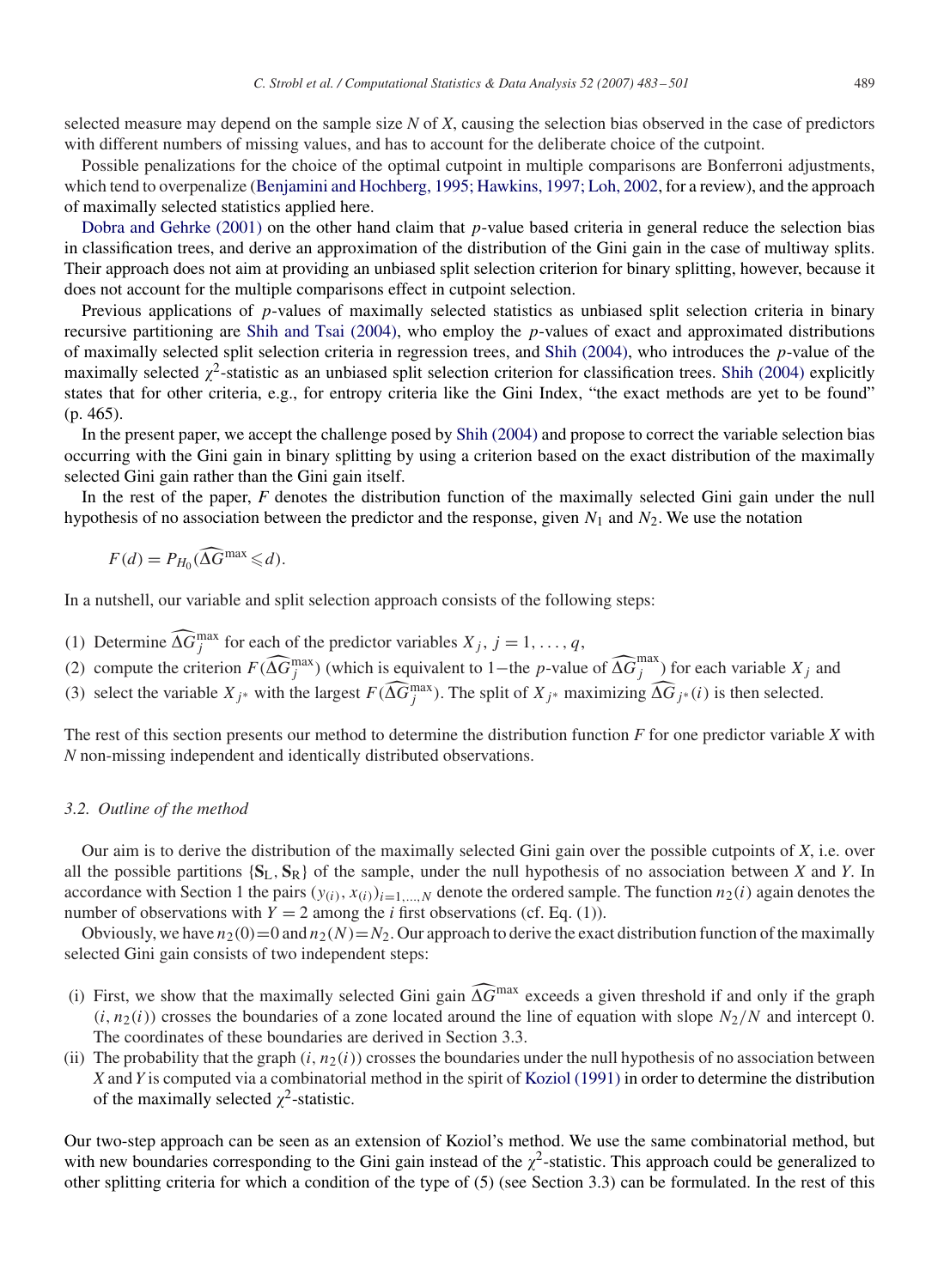section, we derive the new boundaries corresponding to the Gini gain (Section 3.3) and adapt Koziol's combinatorial computation method (Section 3.4).

# *3.3. Definition of the boundaries*

The Gini gain  $\widehat{\Delta G}(i)$  obtained by cutting between  $x_{(i)}$  and  $x_{(i+1)}$  may be rewritten (cf. again [Table 1](#page-2-0) for the notation) as a quadratic function of  $n_2(i)$ :

$$
\widehat{\Delta G}(i) = \widehat{G} - \frac{i}{N} \left[ 2 \frac{n_2(i)}{i} \left( 1 - \frac{n_2(i)}{i} \right) \right] - \frac{N - i}{N} \left[ 2 \frac{(N_2 - n_2(i))}{N - i} \left( 1 - \frac{N_2 - n_2(i)}{N - i} \right) \right]
$$
  
\n
$$
= 2 \frac{N_2}{N} \left( 1 - \frac{N_2}{N} \right) - 2 \frac{N_2}{N} + 2 \frac{n_2(i)^2}{iN} + 2 \frac{(N_2 - n_2(i))^2}{N(N - i)}
$$
  
\n
$$
= n_2(i)^2 \left( \frac{2}{iN} + \frac{2}{N(N - i)} \right) - n_2(i) \frac{4N_2}{N(N - i)} - 2 \frac{N_2^2}{N^2} + 2 \frac{N_2^2}{N(N - i)}
$$
  
\n
$$
= n_2(i)^2 \frac{2}{i(N - i)} - n_2(i) \frac{4N_2}{N(N - i)} + \frac{2iN_2^2}{N^2(N - i)}.
$$

For  $d \geqslant 0$ , we have

$$
\widehat{\Delta G}(i) \leq d \quad \Leftrightarrow \quad n_2(i)^2 \frac{2}{i(N-i)} - n_2(i) \frac{4N_2}{N(N-i)} + \frac{2iN_2^2}{N^2(N-i)} - d \leq 0. \tag{4}
$$

With the notations

$$
a_i = \frac{2}{i(N - i)},
$$
  
\n
$$
b_i = -\frac{4N_2}{N(N - i)},
$$

we obtain after simple computations that

$$
\widehat{\Delta G}(i) \leq d \quad \Leftrightarrow \quad n_2(i) \in \left[\frac{-b_i - \sqrt{\frac{8d}{i(N-i)}}}{2a_i}, \frac{-b_i + \sqrt{\frac{8d}{i(N-i)}}}{2a_i}\right].\tag{5}
$$

We want to derive the distribution function of

$$
\widehat{\Delta G}^{\max} = \max_{i=1,\dots,N-1} \widehat{\Delta G}(i)
$$

under the null hypothesis of no association between *X* and *Y*, i.e.  $P_{H_0}(\widehat{\Delta G}^{\max} \le d)$  for any  $d \ge 0$ . We have  $\widehat{\Delta G}^{\max} \le d$ if and only if condition (5) holds for all *i* in 1, ...,  $N-1$ , i.e. if and only if the path  $(i, n_2(i))$  remains on or above the graph of the function

$$
\text{lower}_d(i) = \frac{-b_i - \sqrt{\frac{8d}{i(N - i)}}}{2a_i}
$$

and on or under the graph of the function

$$
\text{upper}_d(i) = \frac{-b_i + \sqrt{\frac{8d}{i(N-i)}}}{2a_i}.
$$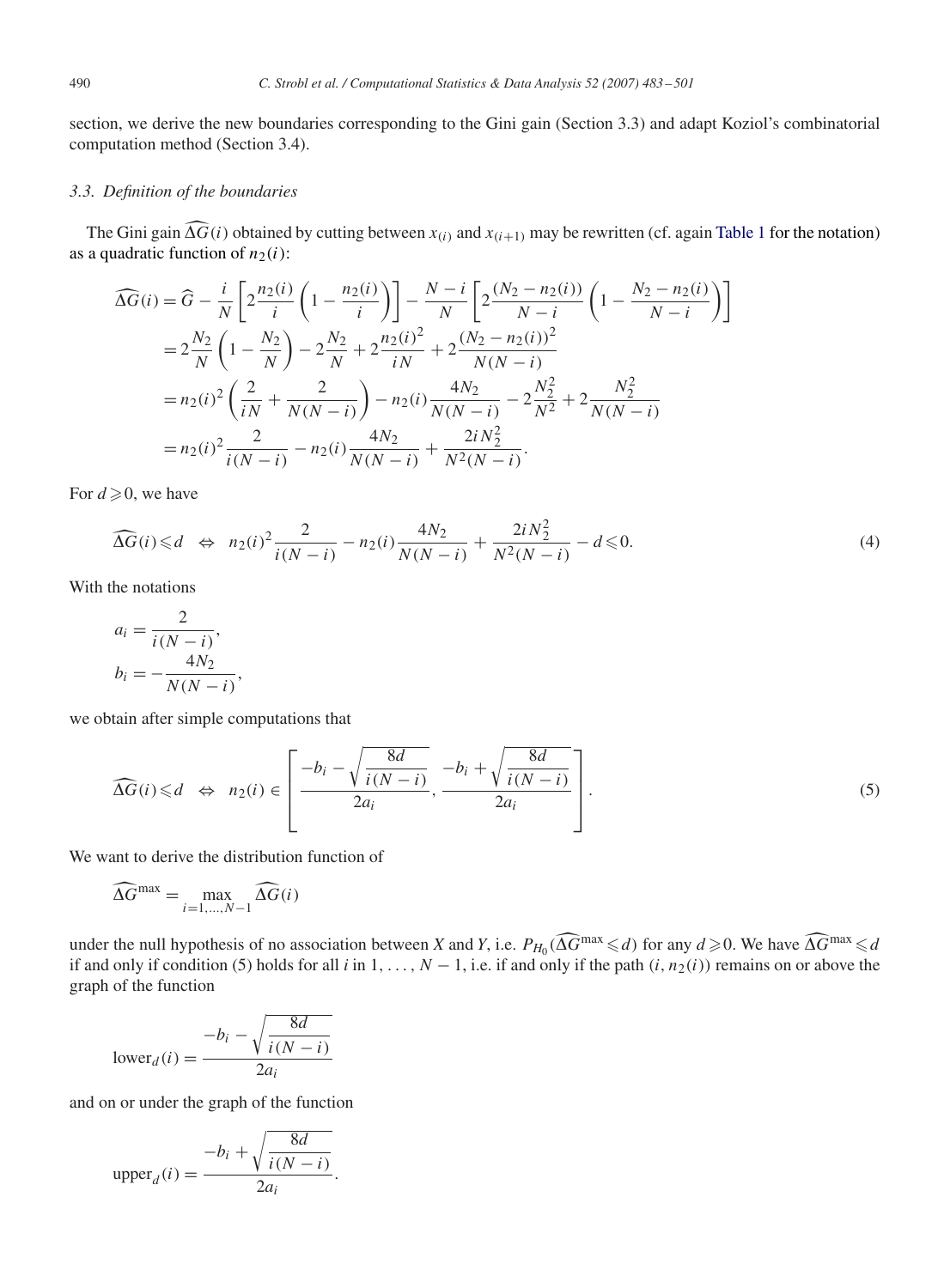<span id="page-8-0"></span>

Fig. 1. Boundaries as defined in Section 3.3 for an example with  $N_1 = N_2 = 50$  and  $d = 0.1$ .

A sufficient and necessary condition for  $\widehat{\Delta G}^{\max} \le d$  is that the graph  $(i, n_2(i))$  does not pass through any point of integer coordinates  $(i_0, j_0)$  with  $i_0 = 1, \ldots, N - 1$  and

 $lower<sub>d</sub>(i<sub>0</sub>) - 1 \leq j<sub>0</sub> < lower<sub>d</sub>(i<sub>0</sub>),$ 

or

$$
\text{upper}_d(i_0) < j_0 \leqslant \text{upper}_d(i_0) + 1.
$$

Let us denote these points as  $B_1, \ldots, B_k$  and their coordinates as  $(i_1, j_1), \ldots, (i_k, j_k)$ , where  $B_1, \ldots, B_k$  are labeled in order of increasing abscissa and increasing ordinate for each value of the abscissa. The exact computation of the probability that the graph  $(i, n_2(i))$  passes through at least one of the points  $B_1, \ldots, B_k$  (i.e. that it leaves the boundaries defined above) under the null hypothesis of no association between *X* and *Y* is described in the next section. Exemplary boundaries are displayed in Fig. 1.

### *3.4. Koziol's combinatorial approach*

Under the null hypothesis of no association between *X* and *Y*, all the possible paths  $(i, n_2(i))$  have equal probability  $1/\binom{N}{N}$  $N<sub>2</sub>$ ). Thus, the probability that the path  $(i, n_2(i))$  passes through at least one of the points  $B_1, \ldots, B_k$  can be computed using the combinatorial approach of [Koziol \(1991\).](#page-17-0) This approach is based on a Markov representation of  $n_2(i)$  as the path of a binomial process with constant probability of success and with unit jumps, conditional on  $n_2(N) = N_2$ . Let  $\mathcal{P}_s$  denote the set of the paths from (0, 0) to  $B_s$  that do not pass through points  $B_1, \ldots, B_{s-1}$  and  $b_s$ the number of paths in  $\mathcal{P}_s$ . Since the sets  $\mathcal{P}_s$ ,  $s = 1, \ldots, k$ , are mutually disjoint,  $b_s$ ,  $s = 1, \ldots, k$ , can be computed recursively as

$$
b_1 = \begin{pmatrix} i_1 \\ j_1 \end{pmatrix},
$$
  
\n
$$
b_s = \begin{pmatrix} i_s \\ j_s \end{pmatrix} - \sum_{r=1}^{s-1} \begin{pmatrix} i_s - i_r \\ j_s - j_r \end{pmatrix} b_r, \quad s = 2, \dots, k.
$$

The above formula can also be derived by means of simple combinatorial considerations: the number of paths from  $(0, 0)$  to  $B_s$  is given by  $\begin{pmatrix} i_s \\ i_s \end{pmatrix}$ . To obtain the number of paths from  $(0, 0)$  to  $B_s$  that do not pass through any of the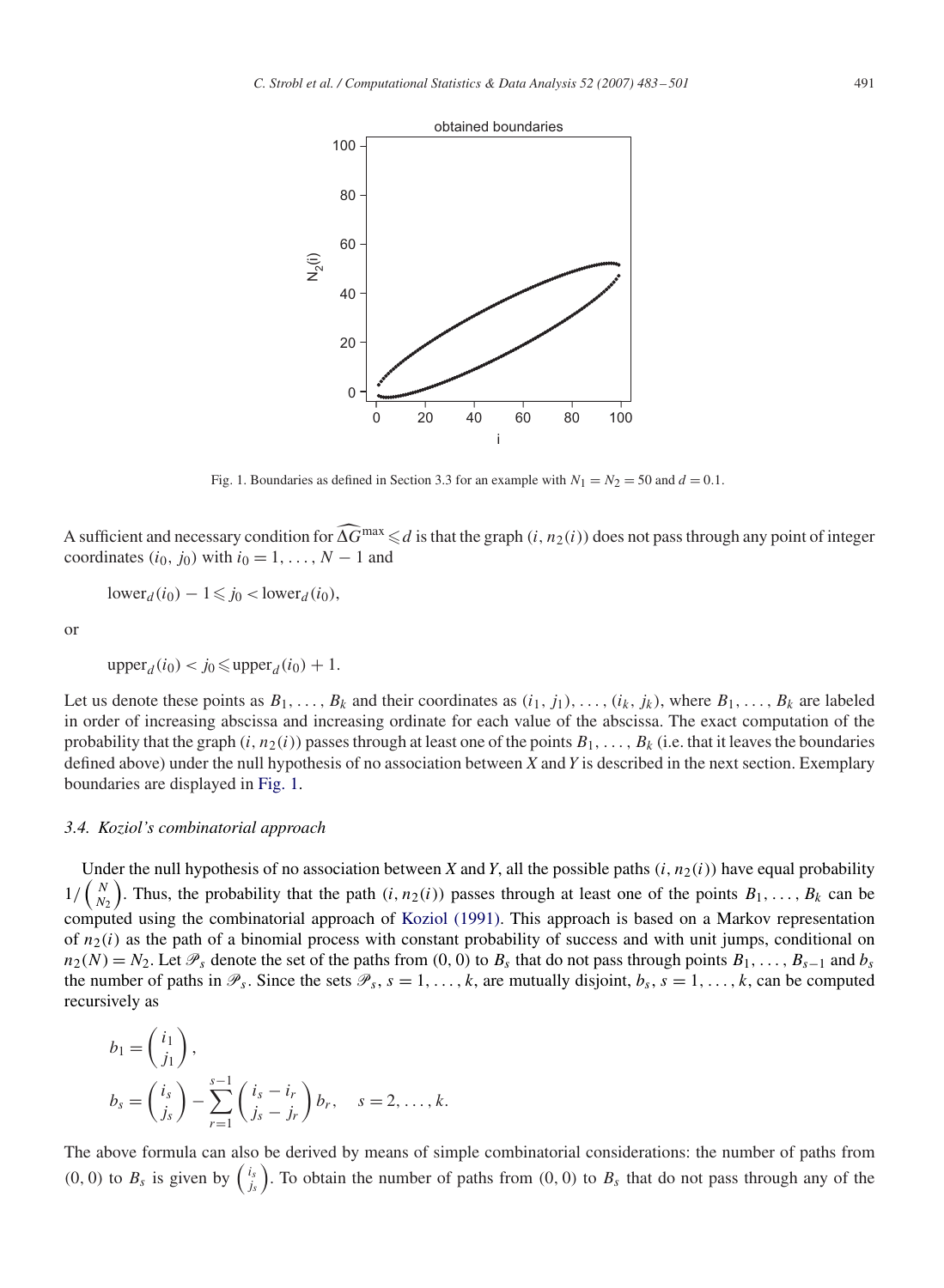$B_1, \ldots, B_{s-1}$ , one has to subtract from  $\begin{pmatrix} i_s \\ j_s \end{pmatrix}$  the sum over  $r = 1, \ldots, s-1$  of the numbers of paths from  $(0, 0)$  to  $B_s$ that pass through  $B_r$  but not through  $B_1, \ldots, B_{r-1}$ . For a given  $r$  ( $r < s$ ), the number of paths from (0, 0) to  $B_r$  that do not pass through  $B_1, \ldots, B_{r-1}$  is  $b_r$  and the number of paths from  $B_r$  to  $B_s$  is  $\left(\begin{matrix} i_s-i_r\\ j_s-j_r \end{matrix}\right)$ , which gives the product  $\begin{pmatrix} i_s - i_r \\ j_s - j_r \end{pmatrix}$  b<sub>r</sub> in the sum in the above formula.

The number of paths from (0, 0) to (N, N<sub>2</sub>) that pass through  $B_s$ ,  $s = 1, \ldots, k$ , but not through  $B_1, \ldots, B_{s-1}$  is then given as

$$
\left(\frac{N-i_s}{N_2-j_s}\right)b_s.
$$

Since all the possible paths are equally likely under the null hypothesis, the probability that the graph  $(i, n_2(i))$  passes through at least one of the points  $B_1, \ldots, B_k$  is simply obtained as

$$
P_{H_0}(\widehat{\Delta G}^{\max} > d) = \binom{N}{N_2}^{-1} \sum_{s=1}^k \binom{N - i_s}{N_2 - j_s} b_s.
$$
\n
$$
(6)
$$

It follows:

$$
F(d) = P_{H_0}(\widehat{\Delta G}^{\max} \leq d) = 1 - {N \choose N_2}^{-1} \sum_{s=1}^{k} {N - i_s \choose N_2 - j_s} b_s.
$$
 (7)

We implemented the computation of the boundaries (step (i)) as well as the result of the combinatorial derivation of  $F(d) = P_{H_0}(\widehat{\Lambda}\widehat{G}^{\max} \le d)$  (step (ii)) in the R system for statistical computing [\(R Development Core Team, 2006\)](#page-18-0). The boundaries depicted in [Fig. 1](#page-8-0) are obtained for  $N_1 = N_2 = 50$  and  $d = 0.1$ .

## **4. Simulation studies**

In this section, simulation studies are conducted to compare the variable selection performance of the p-value criterion derived in Section 3 to that of the standard Gini gain criterion. We consider a binary response variable *Y* and five mutually independent continuous predictor variables  $X_1, X_2, X_3, X_4, X_5$ . In the whole simulation study, the binary response *Y* is sampled from a Bernoulli distribution with probability of success 0.5. The manipulated parameter is the percentage of missing values in the predictor variable  $X_1$ , set successively to 0%, 20%, 40%, 60% and 80%. The missing values are sampled completely at random from variable  $X_1$  in each setting. The sample size is set to  $N = 100$ . Three cases are investigated:

- *Null case*: all the predictor variables  $X_1$ ,  $X_2$ ,  $X_3$ ,  $X_4$ ,  $X_5$  are uninformative, i.e. independent of the response variable.
- *Power case I*:  $X_1$  is informative and  $X_2$ ,  $X_3$ ,  $X_4$ ,  $X_5$  are uninformative.
- *Power case II:*  $X_2$  is informative and  $X_1$ ,  $X_3$ ,  $X_4$ ,  $X_5$  are uninformative.

For each parameter setting 1000 data sets are generated. For each data set, variable selection is performed using successively the standard Gini gain and our  $p$ -value criterion. For both criteria, the obtained relative frequencies of selection out of the 1000 simulation runs for all variables are given in tables. Based on the reviewed literature and our theoretical results in Section 2, we expect the Gini gain criterion to be biased towards the predictor variable with missing values, regardless of its information content.

# *4.1. Null case*

In the null case study,  $X_1, X_2, X_3, X_4, X_5$  are sampled from the standard normal distribution

$$
X_j \sim N(0, 1)
$$
 for  $j = 1, ..., 5$ .

For each percentage of missing values (MCAR), the obtained frequencies of selection of  $X_1, X_2, X_3, X_4, X_5$  over the 1000 simulation runs are given in [Table 2](#page-10-0) for the Gini gain (left) and the p-value criterion (right). Since the predictor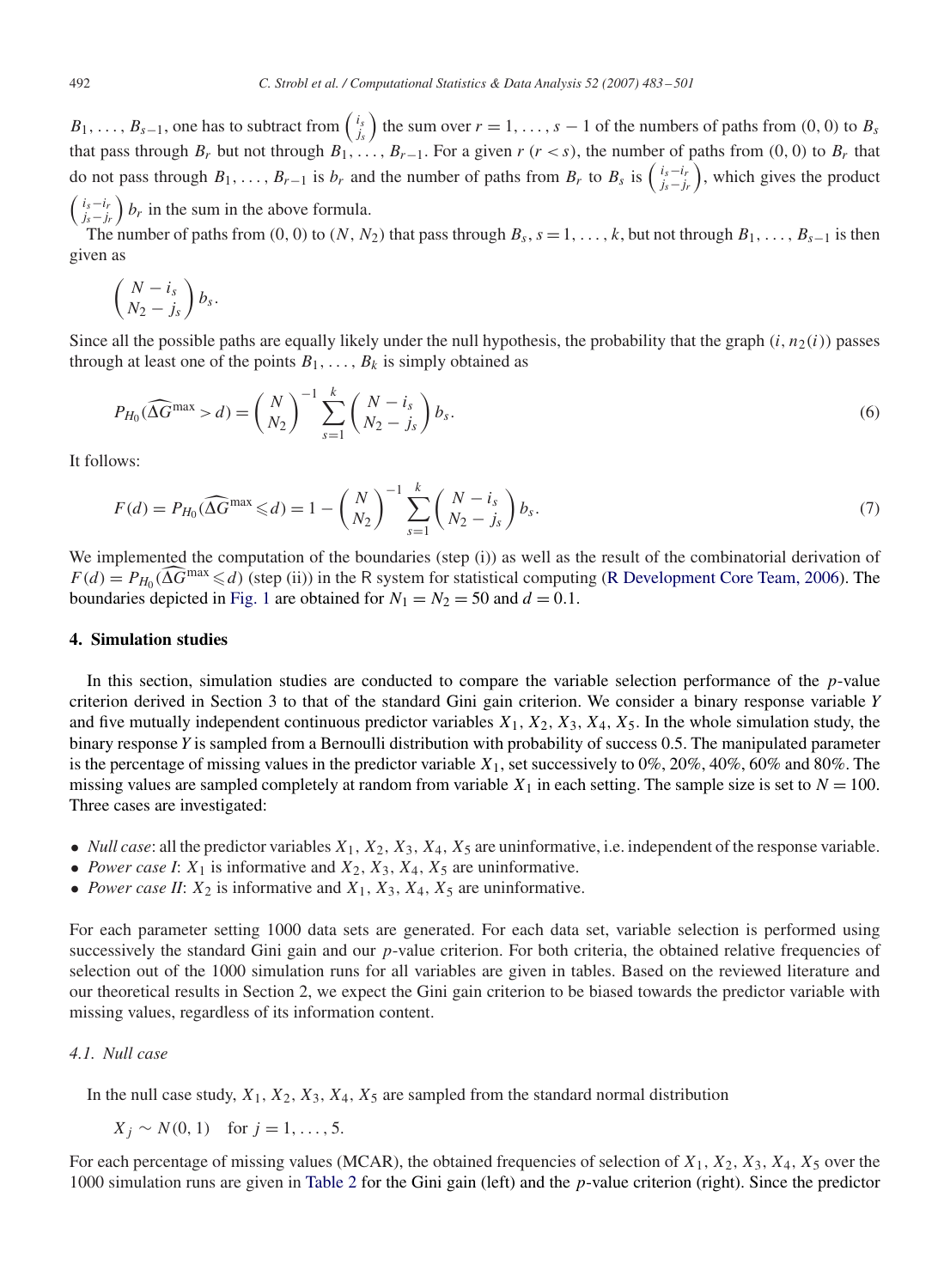<span id="page-10-0"></span>Table 2 Null case: variable selection frequencies

| $(\%)$         | Gini gain        |       |       |       | $p$ -Value criterion |                  |       |       |       |       |
|----------------|------------------|-------|-------|-------|----------------------|------------------|-------|-------|-------|-------|
|                | $X_1$<br>$\circ$ | $X_2$ | $X_3$ | $X_4$ | $X_5$                | $X_1$<br>$\circ$ | $X_2$ | $X_3$ | $X_4$ | $X_5$ |
| $\overline{0}$ | 0.20             | 0.21  | 0.20  | 0.20  | 0.19                 | 0.20             | 0.21  | 0.20  | 0.20  | 0.19  |
| 20             | 0.28             | 0.19  | 0.18  | 0.18  | 0.17                 | 0.18             | 0.21  | 0.21  | 0.21  | 0.20  |
| 40             | 0.50             | 0.14  | 0.13  | 0.12  | 0.12                 | 0.24             | 0.22  | 0.21  | 0.17  | 0.19  |
| 60             | 0.67             | 0.09  | 0.07  | 0.07  | 0.09                 | 0.22             | 0.20  | 0.20  | 0.19  | 0.21  |
| 80             | 0.91             | 0.02  | 0.03  | 0.03  | 0.02                 | 0.23             | 0.18  | 0.19  | 0.20  | 0.21  |

The  $\circ$  symbol indicates a varying number of missing values in the marked variable with the percentage of missing values displayed in the left column.

Table 3 Power case I: variable selection frequencies

| $(\%)$   |         | Gini gain |       |       |       | $p$ -Value criterion |       |       |       |       |
|----------|---------|-----------|-------|-------|-------|----------------------|-------|-------|-------|-------|
|          | $X_1$   | $X_2$     | $X_3$ | $X_4$ | $X_5$ | $X_1$                | $X_2$ | $X_3$ | $X_4$ | $X_5$ |
|          |         |           |       |       |       | $\bullet$            |       |       |       |       |
|          | $\circ$ |           |       |       |       | $\circ$              |       |       |       |       |
| $\theta$ | 0.71    | 0.07      | 0.08  | 0.06  | 0.08  | 0.71                 | 0.07  | 0.08  | 0.06  | 0.08  |
| 20       | 0.77    | 0.06      | 0.06  | 0.06  | 0.06  | 0.66                 | 0.08  | 0.08  | 0.09  | 0.09  |
| 40       | 0.79    | 0.05      | 0.06  | 0.05  | 0.05  | 0.58                 | 0.12  | 0.12  | 0.11  | 0.09  |
| 60       | 0.84    | 0.06      | 0.03  | 0.04  | 0.03  | 0.45                 | 0.16  | 0.13  | 0.14  | 0.13  |
| 80       | 0.94    | 0.01      | 0.01  | 0.02  | 0.01  | 0.35                 | 0.16  | 0.17  | 0.16  | 0.15  |

The  $\circ$  symbol indicates a varying number of missing values in the marked variable with the percentage of missing values displayed in the left column. The • symbol indicates that the marked variable is also an informative predictor.

variables are all independent of the response Y, a good criterion is supposed to select  $X_1, X_2, X_3, X_4$  and  $X_5$  with equal probability  $\frac{1}{5}$ .

We find that for the Gini gain criterion the selection frequency of  $X_1$  increases with the amount of missing values, while it decreases for all other variables. In contrast, the *p*-value criterion shows almost no variable selection bias.

# *4.2. Power case I*

In the first power case study, the four uninformative predictor variables  $X_2$ ,  $X_3$ ,  $X_4$ ,  $X_5$  are sampled from the standard normal distribution, while the predictor variable  $X_1$  is informative now and still contains missing values.  $X_1$  is sampled from

$$
X_1|Y = 1 \sim N(0, 1),
$$
  
\n
$$
X_1|Y = 2 \sim N(0.5, 1).
$$

(We sampled  $X_1|Y$  rather than  $Y|X_1$  only to be able to control the number of class 1 and 2 observations in each iteration. The reverse sampling scheme produces the same effect.)

The manipulated parameter is again the percentage of missing values (MCAR) in the now informative predictor variable  $X_1$ , with successively 0%, 20%, 40%, 60% and 80% of the original sample size MCAR. All other predictors contain no missing values. With a sensible selection criterion, the selection frequency of the informative predictor variable  $X_1$  is supposed to decrease when the number of randomly missing values increases, because the information contained in the observed values of the variable actually decreases (cf. Shih, 2004; Shih and Tsai, 2004).

Table 3 summarizes the variable selection frequencies for all variables in the power case I design with  $X_1$  being informative and containing missing values. We find that for the Gini gain criterion the selection frequency of  $X_1$ increases with its amount of missing values, despite the loss of information content. In contrast, the p-value criterion selects  $X_1$  less often when it has many missing values. This dependence of the selection frequency on the number of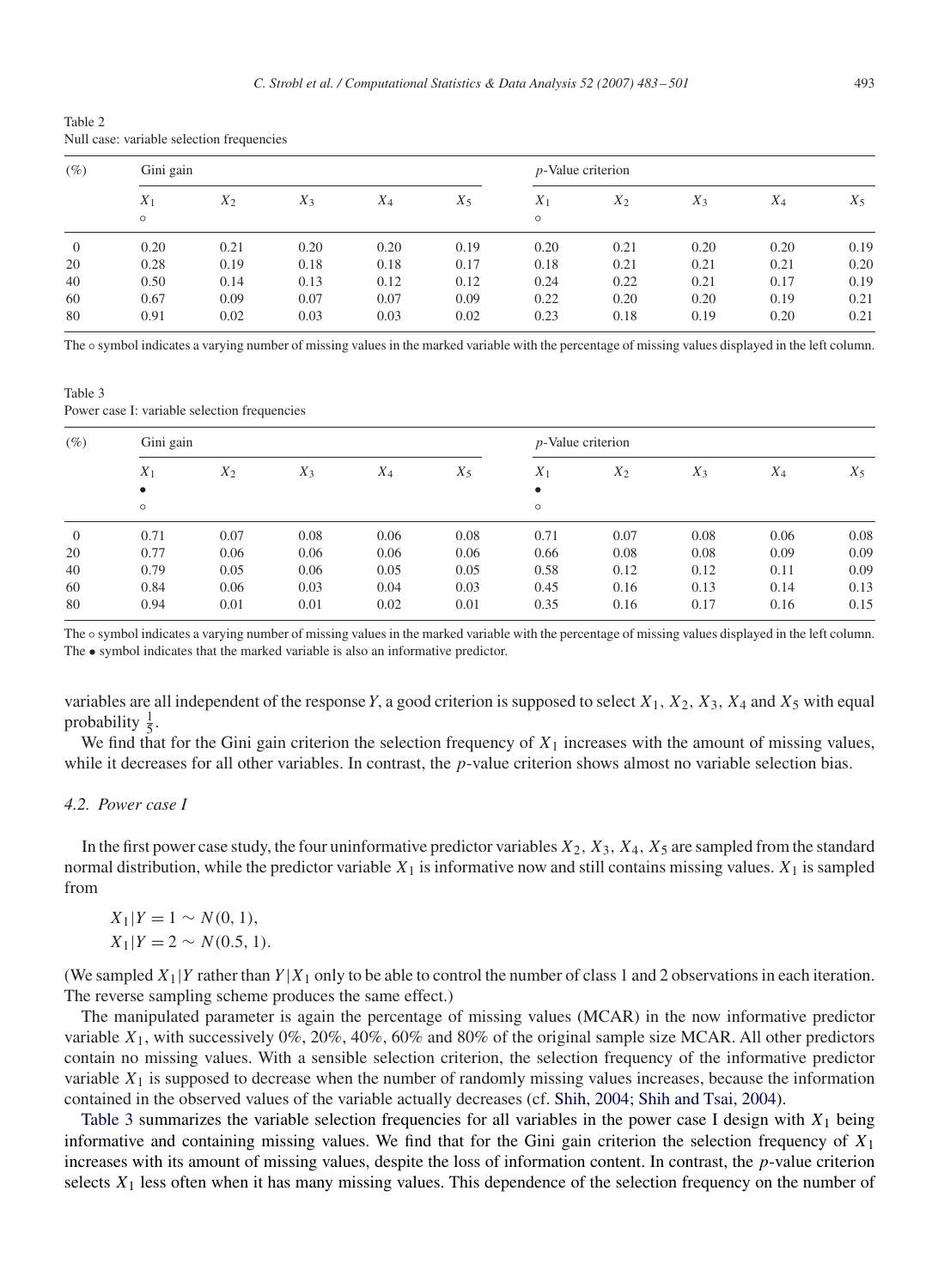| $(\%)$         | Gini gain |       |       |       | $p$ -Value criterion |         |           |       |       |       |
|----------------|-----------|-------|-------|-------|----------------------|---------|-----------|-------|-------|-------|
|                | $X_1$     | $X_2$ | $X_3$ | $X_4$ | $X_5$                | $X_1$   | $X_2$     | $X_3$ | $X_4$ | $X_5$ |
|                |           | ٠     |       |       |                      |         | $\bullet$ |       |       |       |
|                | $\circ$   |       |       |       |                      | $\circ$ |           |       |       |       |
| $\overline{0}$ | 0.07      | 0.73  | 0.07  | 0.07  | 0.07                 | 0.07    | 0.73      | 0.07  | 0.07  | 0.07  |
| 20             | 0.12      | 0.69  | 0.07  | 0.07  | 0.06                 | 0.07    | 0.72      | 0.07  | 0.07  | 0.06  |
| 40             | 0.21      | 0.64  | 0.05  | 0.04  | 0.06                 | 0.06    | 0.73      | 0.07  | 0.06  | 0.08  |
| 60             | 0.42      | 0.47  | 0.03  | 0.03  | 0.05                 | 0.07    | 0.73      | 0.06  | 0.06  | 0.09  |
| 80             | 0.74      | 0.23  | 0.01  | 0.01  | 0.01                 | 0.08    | 0.71      | 0.07  | 0.07  | 0.09  |

<span id="page-11-0"></span>Table 4 Power case II: variable selection frequencies

The  $\circ$  symbol indicates a varying number of missing values in the marked variable with the percentage of missing values displayed in the left column. The • symbol indicates that the marked variable is also an informative predictor.



Fig. 2. Power case II: variable selection frequencies for the uninformative variable  $X_1$  containing missing values (left) and the informative variable  $X<sub>2</sub>$  containing no missing values (right).

available cases of the informative predictor variable corresponds to the findings of [Shih \(2004\)](#page-18-0) for the p-value of the maximally selected  $\chi^2$ -statistic, and is a desirable property for a split selection criterion.

If the underlying missing mechanism is known to be missing not at random, however, the missing mechanism should be modeled accordingly. Otherwise our approach will behave conservatively and underrate the information content of the variable.

## *4.3. Power case II*

In the second power case study, the four uninformative predictor variables  $X_1, X_3, X_4, X_5$  are sampled from standard normal distributions, while now  $X_2$  is the informative predictor variable sampled from

 $X_2|Y=1 \sim N(0, 1),$  $X_2|Y = 2 \sim N(0.5, 1).$ 

 $X_1$  now is not informative but still contains missing values. The manipulated variable is again the percentage of missing values (MCAR) in the uninformative predictor variable  $X_1$  with successively 0%, 20%, 40%, 60% and 80% of the original sample size MCAR. The other predictors contain no missing values. We expect the estimated probability of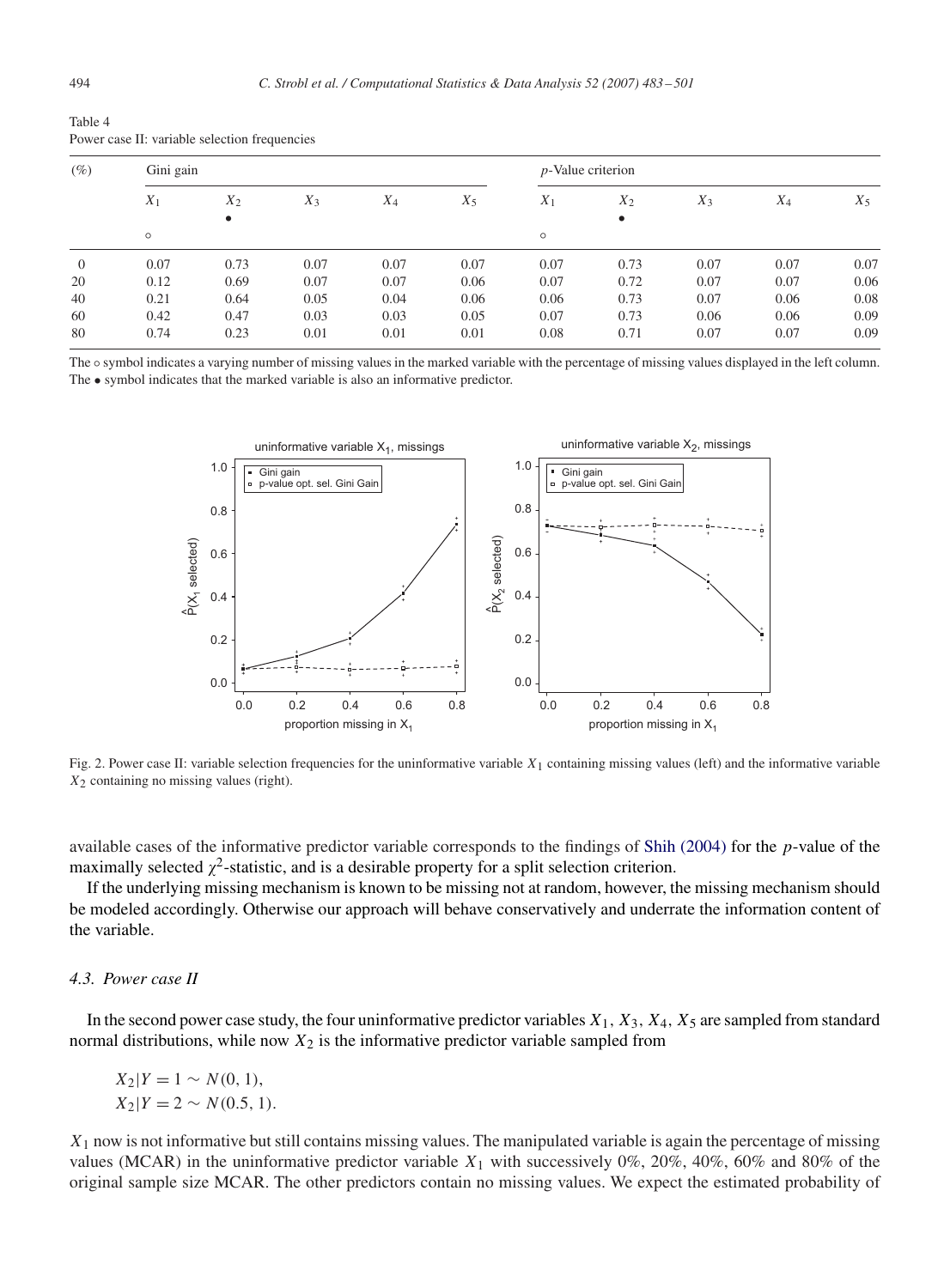$X_1$  being selected as splitting variable to increase with the percentage of missing values in  $X_1$  for the Gini gain, despite the higher information content of  $X_2$ , but not for the *p*-value criterion.

[Table 4](#page-11-0) summarizes the variable selection frequencies for all variables in the power case II design. We find again that the selection frequency of  $X_1$  indeed increases with its amount of missing values for the Gini gain criterion, outweighing the higher information content of  $X_2$ . This effect is also depicted in [Fig. 2.](#page-11-0) In contrast, the p-value criterion shows no variable selection bias.

# **5. Application to veterinary data**

# *5.1. Data set*

The data were collected in 2004 at a research farm in the area of Munich, Germany [\(Schmaußer, 2005\)](#page-18-0). They contain various measurements recorded for 51 cows from the week of their first delivery (week 0) until the fourth week post partum (week 4). The binary response variable of interest takes value  $Y = 1$  if the cow shows no signs of genital infection or signs of a minor genital infection only and  $Y = 2$  if it shows signs of a major genital infection or even puerperal sepsis (childbed fever) and pyometra (uterine suppuration). The potential predictor variables are measures of body condition, various parameters of the hemogram, milk production, energy consumption and gynecological indicators that are displayed in Table 5.

The predictor variables vary strongly in their numbers of missing values, e.g., between 0 and 50 in week 0 and between 0 and 25 in week 4. Some variables contain less than three observations for some of the weeks, which is obviously not a reasonable sample size in a binary classification task. These variables were excluded from the analysis for the considered week (week 0: USHR, USHL; week 1: FFS; week 3: FFS).

Table 5

Potential predictor variables from the cow data set

| Body condition     | <b>BCS</b>   | Body condition score                  |
|--------------------|--------------|---------------------------------------|
|                    | <b>RFD</b>   | Backfat thickness (mm)                |
|                    | MD           | Muscle thickness (mm)                 |
| Hemogram           | <b>FFS</b>   | Free fatty acids $(\mu \text{mol/l})$ |
|                    | Caro         | Carotene $(\mu g/l)$                  |
|                    | Bili         | Bilirubin (µmol/l)                    |
|                    | <b>AST</b>   | Aspartate aminotransferase (U/l)      |
|                    | <b>CK</b>    | Creatine kinase (U/l)                 |
|                    | AP           | Alkaline phosphatase (U/l)            |
|                    | <b>GLDH</b>  | Glutamate dehydrogenase (U/l)         |
|                    | <b>GGT</b>   | Gamma glutamiltransferase (U/l)       |
|                    | <b>BHB</b>   | Beta hydroxybutyric acid (mmol/l)     |
|                    | IGF1         | Insulin growth factor 1 (nmol/l)      |
| Milk production    | Milch        | Milk yield (kg)                       |
|                    | FettM        | Milk fat (week mean; %)               |
|                    | EiM          | Milk protein (week mean; %)           |
|                    | <b>FEO</b>   | Fat-protein-ratio                     |
|                    | LaktM        | Milk lactose (week mean; %)           |
|                    | <b>FLO</b>   | Fat-lactose-ratio                     |
|                    | HarnM        | Milk carbamide (week mean; mmol/l)    |
| Energy consumption | <b>TMGes</b> | Dry matter intake total (kg)          |
|                    | Eauf         | Energy intake (MJ NEL)                |
|                    | EbedM        | Energy requirement (MJ NEL)           |
|                    | EbilM        | Energy balance (MJ NEL)               |
| Gynecology         | <b>UZD</b>   | Cervix diameter (cm)                  |
|                    | <b>USHR</b>  | Uterine horn diameter right (cm)      |
|                    | <b>USHL</b>  | Uterine horn diameter left (cm)       |

All variables are measured on a metric scale but contain strongly varying numbers of missing values.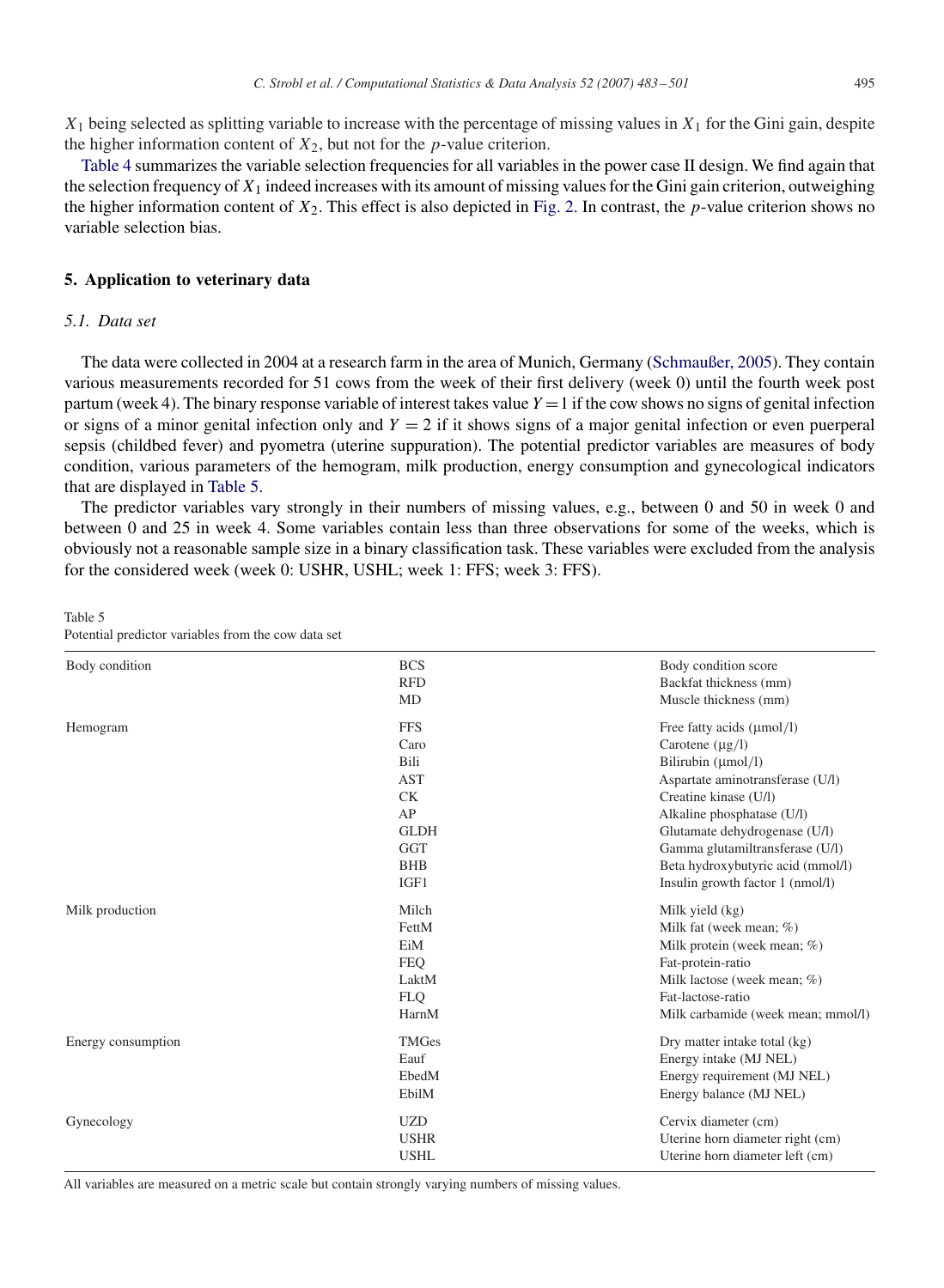<span id="page-13-0"></span>

Fig. 3. Rank obtained with the new p-value criterion vs. rank obtained with the Gini gain. The circumference of each point is proportional to the number of missing values in the predictor.

With this application we want to point out that in practice the Gini gain and the p-value criterion rank predictor variables substantially differently with respect to their number of missing values as we have expected from our theoretical and simulation results. In addition, we explore the explanatory power of the variables that would be selected for the first split with each criterion.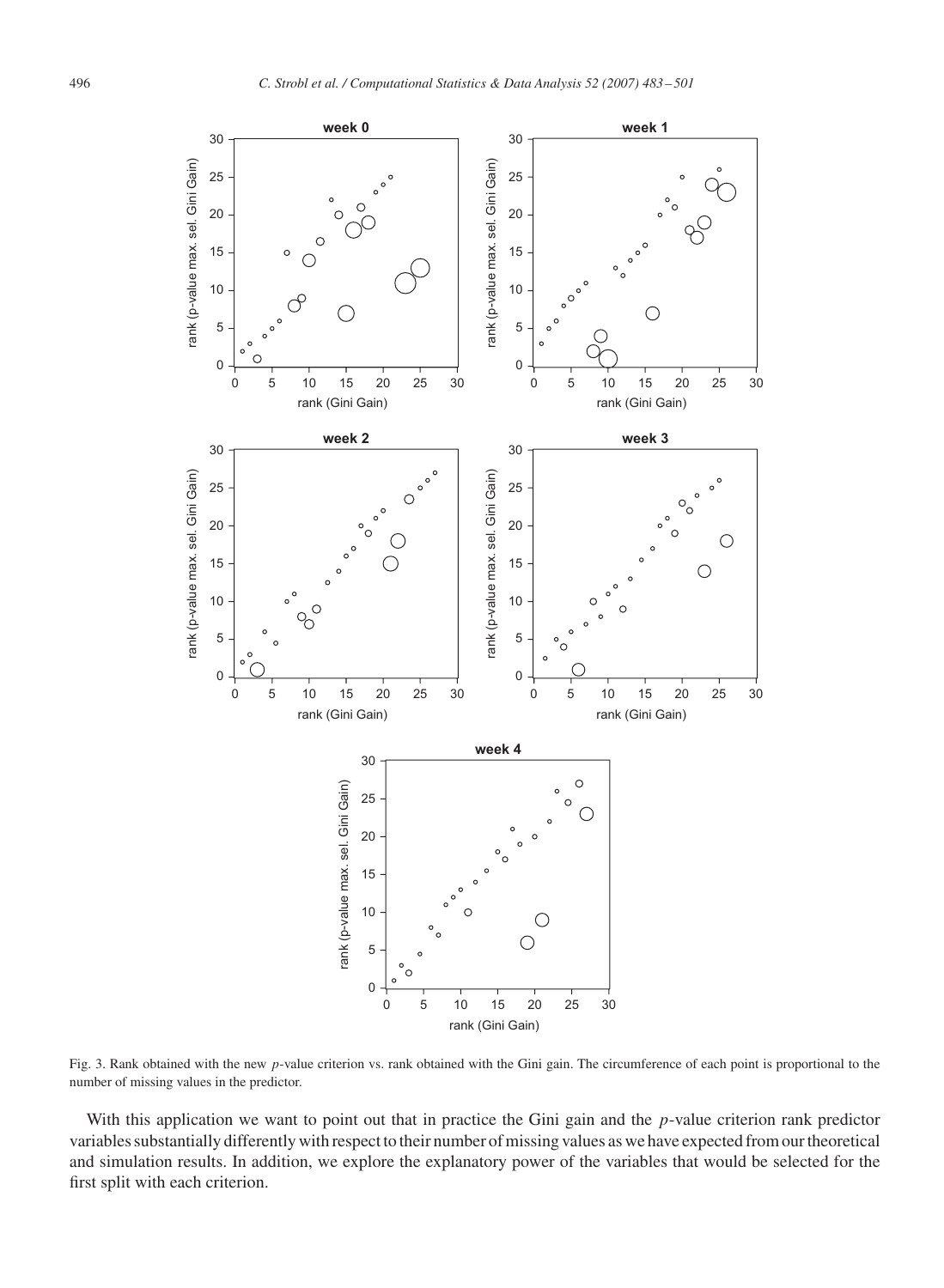| rabie o<br>Variables selected for the first split using the standard Gini gain (top) and our $p$ -value criterion (bottom) |        |        |        |  |  |  |  |  |
|----------------------------------------------------------------------------------------------------------------------------|--------|--------|--------|--|--|--|--|--|
| Gini gain                                                                                                                  | Week 0 | Week 1 | Week 2 |  |  |  |  |  |

| Gini gain            | Week 0       | Week 1      | Week 2    | Week 3     | Week 4      |
|----------------------|--------------|-------------|-----------|------------|-------------|
| Selected variable    | <b>UZD</b>   | <b>UZD</b>  | Bili      | <b>BCS</b> | <b>BCS</b>  |
| Missing values       | 39           | 38          | $\Omega$  | 23         | 25          |
| $p$ -Value LRM       | 0.094        | $0.028*$    | $0.001**$ | 0.305      | 0.121       |
| $p$ -Value criterion |              |             |           |            |             |
| Selected variable    | Bili         | <b>GLDH</b> | Bili      | Caro       | <b>USHL</b> |
| Missing values       | $\mathbf{0}$ | $\Omega$    | $\Omega$  | $\Omega$   | 9           |
| $p$ -Value LRM       | $0.007**$    | $0.003**$   | $0.001**$ | 0.207      | 0.059       |
| Criterion value      | $0.990**$    | $0.999**$   | $0.994**$ | $0.983*$   | 0.927       |

The p-values from the logistic regression model (LRM) that correspond to model likelihood ratio tests significant on a 5%-level are indicated by the \* symbol, those significant on a 1%-level by the \*\* symbol.

For the following exemplary analysis we treat the missing values as if they were MCAR within each variable, even though this assumption is debatable in this context. As stated above, our approach will behave conservatively and underrate the information content of the variable if the true underlying missing mechanism was informative.

The analysis is carried out for each week separately, because the longitudinal structure is not in focus here.

#### *5.2. Variable selection ranking*

 $T = 1.1 - 6$ 

The Gini gain criterion and our novel p-value criterion may be used to rank the variables: the least informative variable is assigned rank 1, and so on. In this section, the rankings of the predictor variables obtained by the Gini gain criterion and with our  $p$ -value criterion are compared. Due to selection bias of the Gini gain towards variables with many missing values, the two rankings are expected to diverge substantially. The scatterplots of the two rankings are displayed in [Fig. 3](#page-13-0) for each week. The number of missing values is represented by the circumference of the corresponding spot. It can be observed from the scatterplots that indeed

- the spots deviate noticeably from the bisector,
- the deviation from the bisector is linked to the number of missing values.

Variables with more missing values tend to be ranked higher by the Gini gain criterion than with our p-value criterion. Considering the results of this and the previous sections it is thus practically relevant to use the unbiased  $p$ -value criterion instead of the biased Gini gain for variable selection. In classification trees, the variable ranked highest by the chosen criterion is then selected for splitting.

## *5.3. Selected splitting variables*

In this section, we examine the variables selected for the first split in each week with the standard Gini gain and with our *p*-value criterion. When comparing the variables we take into account the number of missing values, and additionally compute logistic regression models for the binary response and each selected variable individually. The p-value of the likelihood ratio  $\gamma^2$ -test of logistic regression models does not strictly match with the deterministic bisection approach of classification trees, but can serve as another indicator of the explanatory power of the selected variables. The results are summarized in Table 6.

We find again in Table 6 that the Gini gain criterion systematically prefers variables with high numbers of missing values. For example, the variable UZD selected by the Gini gain in week 0 has 39 missing values and only 12 observed values. It should thus be treated with caution. In contrast, the variables selected by our p-value criterion do not have any or have only few missing values. Through all weeks the  $p$ -values of the logistic regression model (abbreviated by LRM) are lower for the variables selected by our  $p$ -value criterion than for those selected by the Gini gain criterion in each week. This indicates a higher explanatory power of the variables selected by our p-value criterion in this data set.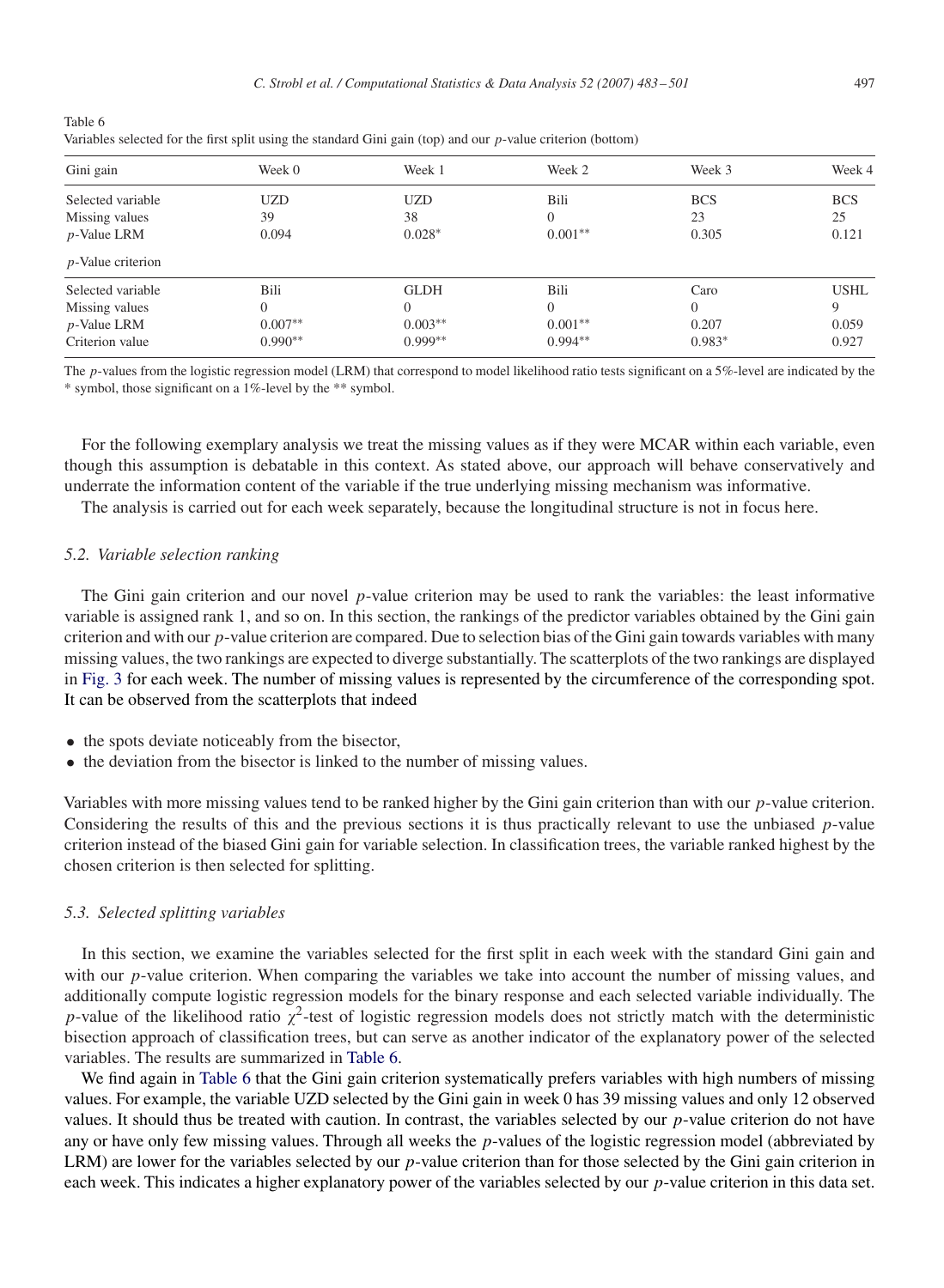Moreover, our p-value criterion may be used as a stopping rule when constructing a classification tree: We suggest to fix a threshold for the p-value criterion, e.g., 0.95. The considered node is split only if the criterion value of the selected variable exceeds this threshold, i.e. if the corresponding p-value is  $\leq 0.05$ . In this example the split with the selected variable would be conducted for weeks 0–3 (with the level of significance indicated by the \* and \*\* symbols); only in week 4 the split does not produce enough impurity reduction and is omitted if the threshold is fixed at 0.95. If the threshold was set to 0.99 the split would be conducted in weeks  $0-2$  (indicated by \*\*). This way to proceed is compatible with the insignificant results of the logistic regression models in weeks 3 and 4.

## **6. Discussion and conclusion**

In this paper, we derived the exact distribution of the maximally selected Gini gain under the null hypothesis of no association between the binary response variable and a continuous predictor. The resulting p-value can be applied as a split selection criterion in recursive partitioning algorithms, as well as an information measure in  $2 \times 2$  tables where the cutpoint is preselected such as to optimize the separation of the response classes.

Our p-value based approach for split and variable selection avoids all sources of variable selection bias examined in Section 2. The estimation bias and variance effects as well as the multiple comparisons effects are overcome by considering the maximally selected Gini gain given the class sizes  $N_{1i}$  and  $N_{2i}$ . In simulation and real data studies, our approach has proved to deal effectively with different amounts of randomly missing values in the predictor variables. The implementation of our method in the R system for statistical computing, that was used in this work, is freely available in the package exactmaxsel downloadable from *[www.r-project.org](http://www.r-project.org)*.

Other strategies to cope with randomly missing values in classification tree induction have been proposed in the machine learning literature. Most of them are imputation methods (see e.g., Quinlan, 1986; Liu et al., 1997, for a comprehensive review). Apart from any skepticism against imputation methods our approach has the advantage that it detects the information drop in informative variables caused by an increasing number of missing values.

Another advantage of our method is that it is based on the popular Gini Index, with possible extensions to other impurity measures. The easily tangible impurity measures may attract applied scientists without a strong statistical background more than classical association test statistics (e.g., in combination with Bonferroni adjustment for multiple testing) as split selection criteria. Our criterion can replace the Gini gain criterion in the traditional greedy search approach of CART, the intuitiveness of which has played a crucial role in making classification trees understandable and attractive to a broad scientific community.

Our p-value based approach may also be applied to other common split selection criteria such as the deviance (also called cross-entropy). In future research we are working on a generalization to categorical and ordinal predictors using the boundaries defined in Boulesteix (2006a, b) for use in classification trees. In this context, our  $p$ -value criterion would address the problem of missing values and the problem of different numbers of categories simultaneously.

Our method is well suited for medium and small data sets like the ones presented in our simulation and real data studies; as an exact combinatorial approach it is applicable and valid even for small sample sizes. This is particularly important in recursive partitioning, where the starting sample size is divided in (at least) two nodes in every split, leading to a rapid decrease of the sample size underlying the next split decision. Therefore only an exact method can guarantee a valid computation of the  $p$ -value used as split selection criterion even in the bottom nodes, that may hold only very small sample sizes. Of course our method is also applicable to larger samples with some computational expense: The computation time increases quadratically with increasing sample size, because the number of binomial coefficients to be evaluated increases quadratically in *N*. For  $N = 100$  the computation time (user cpu time on a 64 bit unix machine) for the exact p-value is in the region of 0.35 s and for  $N = 1000$  in the region of 35 s correspondingly.

At this point, our approach is limited to the case of a binary response in order to limit the complexity of the exact combinatorial method. An extension of our approach to more than two classes would be a challenging but interesting field for further studies. However, the binary case we focus on here is most common in applications, as e.g., in medical studies, and well suited to illustrate how unbiased variable selection can be accomplished by means of the exact  $p$ -value of a maximally selected statistic.

Different authors argue along the lines of [Kass \(1980\)](#page-17-0) and [Loh and Shih \(1997\),](#page-18-0) who state that the key to avoiding variable selection bias is to separate the process of variable selection from that of cutpoint selection. The unbiased algorithms QUEST [\(Loh and Shih, 1997\)](#page-18-0) and CRUISE [\(Kim and Loh, 2001\)](#page-17-0), e.g., employ association test statistics (of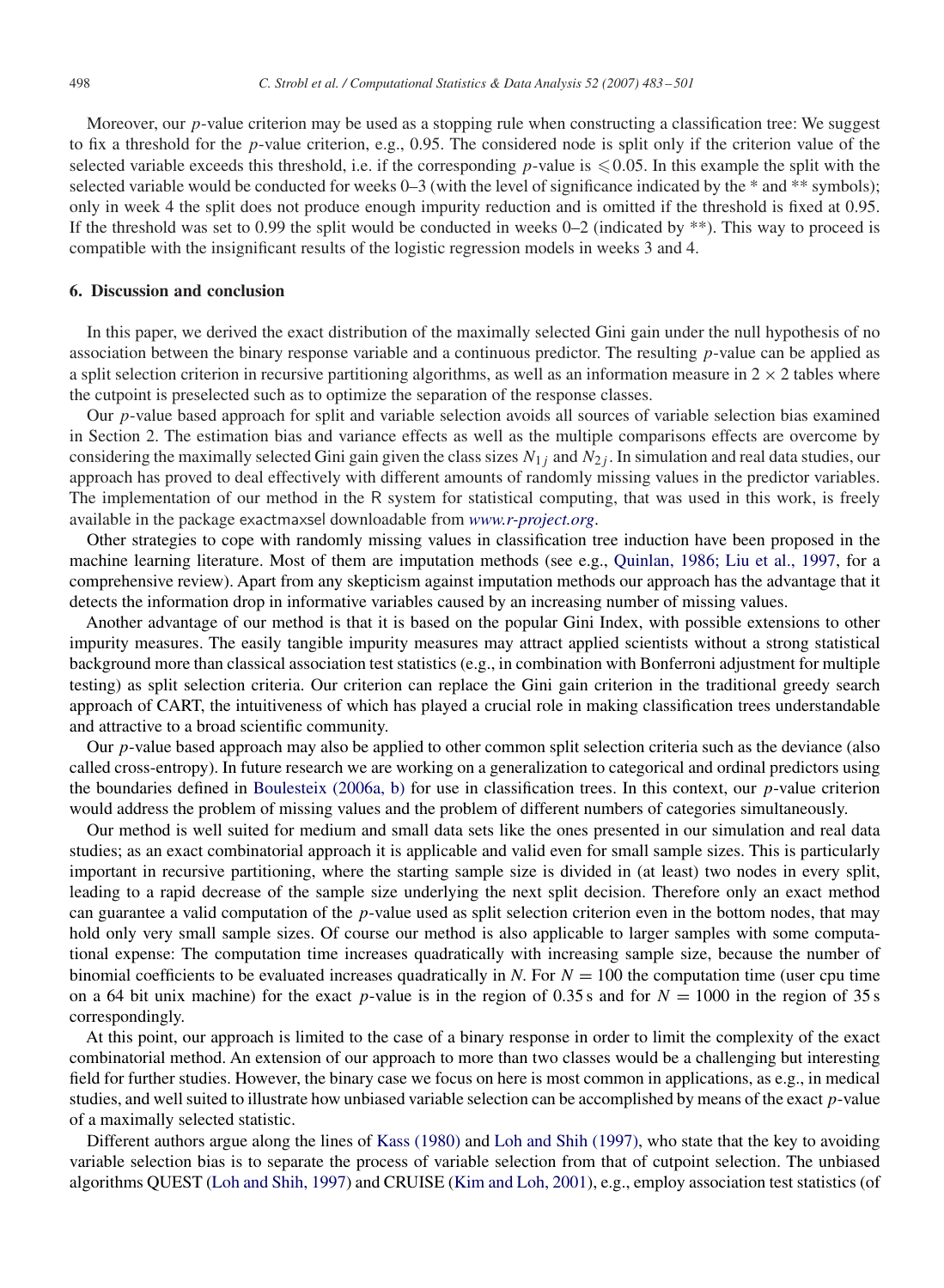the ANOVA *F*-test for metric predictors and of the  $\chi^2$ -test for categorical predictors) for variable selection. The split is selected subsequently using discriminant analysis techniques.

Most recently [Hothorn et al. \(2006\)](#page-17-0) propose a unifying conditional inference approach that also separates variable selection from cutpoint selection. Here, p-values from an asymptotic distribution of linear association test statistics are used for unbiased variable selection; the cutpoint in the selected variable is then derived within the same framework.

However, we argue that, in order to achieve unbiased variable selection in classification trees, it is neither necessary to give up the popular impurity measures, nor to give up the greedy search approach that attracted such a diverse group of applicants with different statistical background. Giving up the greedy search approach of the traditional recursive partitioning algorithms for an advanced statistical modeling approach might, as an unwanted side effect, result in leaving those applicants with a weaker statistical background behind—with easy to handle but biased classification trees.

Using a p-value criterion based on the Gini Index, we address efficiently the problem of selection bias but preserve the simplicity of traditional classification trees with binary splits. In addition, the p-value can provide a statistically sound stopping criterion. Our exact procedure is able to handle small sample sizes, as e.g., in the bottom nodes of a classification tree, more reliably than asymptotic approaches, but, as all exact procedures, is computationally intensive for large samples. The p-value criterion can be integrated into any traditional recursive partitioning algorithm and might thus prove both manageable and useful for applied scientists, as demonstrated in the veterinary example.

#### **Acknowledgments**

The authors would like to thank R. Mansfeld and M. Schmaußer from the Veterinary Faculty of the Ludwig-Maximilians-University Munich for providing the veterinary data, and F. Barth, C. Heumann and G. Tutz for fruitful discussions. Financial support from the German Research Foundation (DFG), Collaborative Research Center (SFB) 386 "Statistical Analysis of Discrete Structures", is gratefully acknowledged.

# **Appendix A.**

Derivation of the variance of the empirical Gini Index Var( $\hat{G}_i$ ) displayed in Section 2.2. Note that the index *j* for variable  $X_i$  is suppressed in the following.

$$
\begin{aligned} \text{Var}(\widehat{G}) &= \text{Var}(2\widehat{p}(1-\widehat{p})) \\ &= 4\text{Var}(\widehat{p}(1-\widehat{p})), \\ \text{Var}(\widehat{p}(1-\widehat{p})) &= \text{E}(\widehat{p}^2(1-\widehat{p})^2) - \text{E}(\widehat{p}(1-\widehat{p}))^2 \\ &= \text{E}(\widehat{p}^2) - 2\text{E}(\widehat{p}^3) + \text{E}(\widehat{p}^4) - \frac{1}{4}\text{E}(\widehat{G})^2. \end{aligned}
$$

We compute and approximate the four terms successively (e.g., by means of the moment generating function of the Binomial distribution, cf. [Evans et al., 1993,](#page-17-0) p. 38), and obtain:

$$
E(\hat{p}^2) = \frac{1}{N^2} E(Z^2), \text{ where } Z \sim B(N, p)
$$
  
=  $\frac{p}{N} + p^2 - \frac{p^2}{N}$   
=  $p^2 + \frac{p(1-p)}{N},$   

$$
-2E(\hat{p}^3) = -2\left(\frac{1}{N^3}E(Z^3)\right), \text{ where } Z \sim B(N, p)
$$
  
=  $-2\left(\frac{3p^2}{N} + p^3 - \frac{3p^3}{N} + O\left(\frac{1}{N^2}\right)\right)$   
=  $-\frac{6p^2}{N} - 2p^3 + \frac{6p^3}{N} + O\left(\frac{1}{N^2}\right),$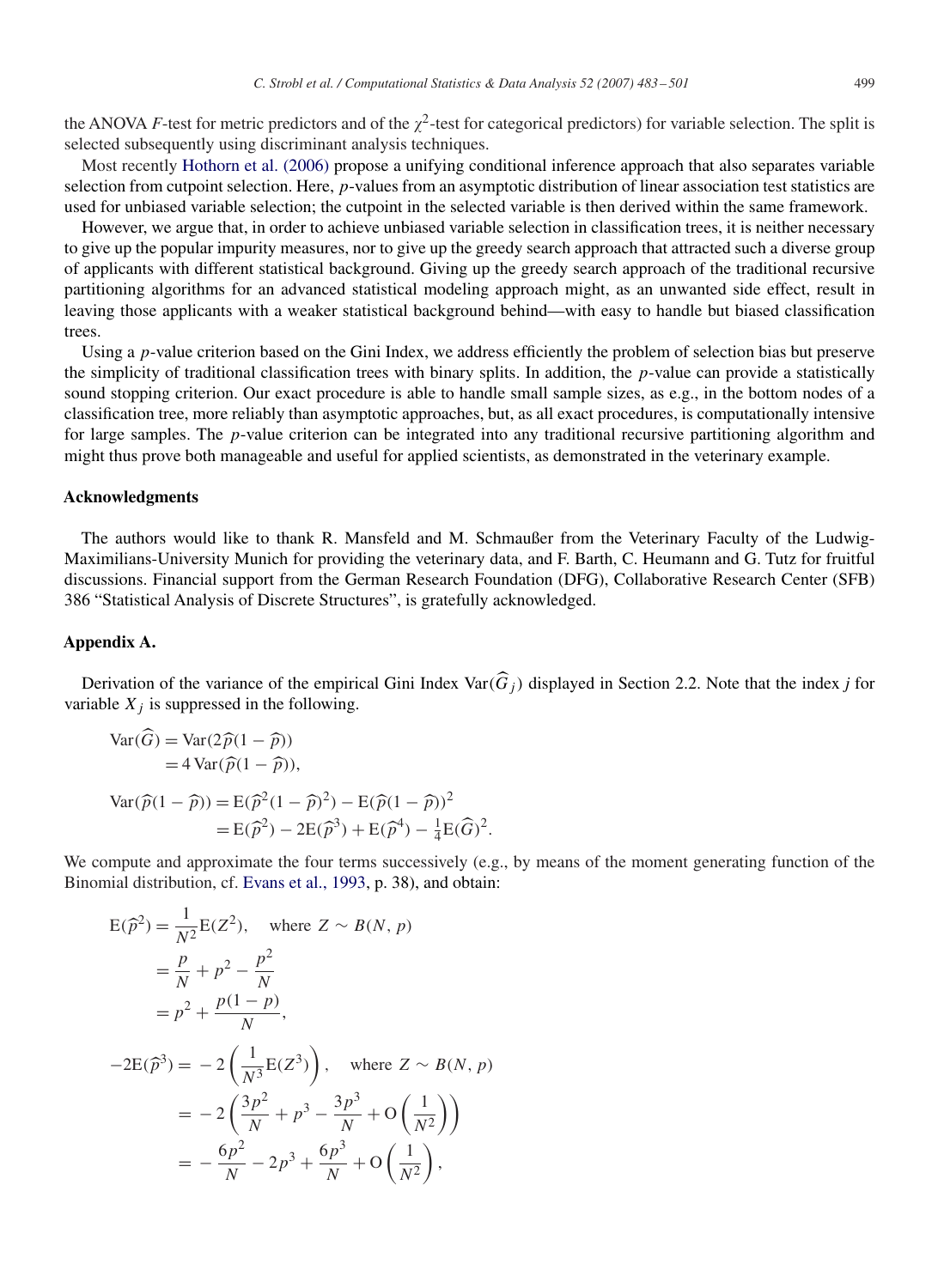<span id="page-17-0"></span>
$$
E(\hat{p}^4) = \frac{1}{N^4} E(Z^4), \text{ where } Z \sim B(N, p)
$$
  
=  $\frac{6p^3}{N} + p^4 - \frac{6p^4}{N} + O\left(\frac{1}{N^2}\right),$   
 $-\frac{1}{4}E(\hat{G})^2 = -\frac{1}{4}\frac{(N-1)^2}{N^2}G^2$   
=  $-G^2\left(\frac{1}{4} - \frac{1}{2N}\right) + O\left(\frac{1}{N^2}\right).$ 

Finally,

$$
\begin{split}\n\text{Var}(\widehat{p}(1-\widehat{p})) &= p^2 + \frac{p(1-p)}{N} - \frac{6p^2}{N} - 2p^3 + \frac{6p^3}{N} + \frac{6p^3}{N} + p^4 - \frac{6p^4}{N} - G^2 \left(\frac{1}{4} - \frac{1}{2N}\right) + O\left(\frac{1}{N^2}\right) \\
&= (p^2 - 2p^3 + p^4) \left(1 - \frac{6}{N}\right) + \frac{G}{2N} - G^2 \left(\frac{1}{4} - \frac{1}{2N}\right) + O\left(\frac{1}{N^2}\right) \\
&= \frac{G^2}{4} \left(1 - \frac{6}{N}\right) + \frac{G}{2N} - G^2 \left(\frac{1}{4} - \frac{1}{2N}\right) + O\left(\frac{1}{N^2}\right) \\
&= \frac{G^2}{N} \left(-\frac{6}{4} + \frac{1}{2}\right) + \frac{G}{2N} + O\left(\frac{1}{N^2}\right) \\
&= \frac{G}{N} \left(\frac{1}{2} - G\right) + O\left(\frac{1}{N^2}\right), \\
\text{Var}(2\widehat{p}(1-\widehat{p})) &= 4\frac{G}{N} \left(\frac{1}{2} - G\right) + O\left(\frac{1}{N^2}\right).\n\end{split}
$$

#### **References**

- Benjamini, Y., Hochberg, Y., 1995. Controlling the false discovery rate: a practical and powerful approach to multiple testing. J. Roy. Statist. Soc. B 57 (1), 289–300.
- Bittencourt, H.R., Clarke, R.T., 2004. Feature selection by using classification and regression trees. In: Altan, O. (Ed.), The International Archives of the Photogrammetry, Proceedings of the 20th Congress of the International Society for Photogrammetry and Remote Sensing (ISPRS 2004), Istanbul, Turkey. pp. 66–70.
- Boulesteix, A.-L., 2006a. Maximally selected chi-square statistics and binary splits of nominal variables. Biometrical J. 48 (5), 838–848.
- Boulesteix, A.-L., 2006b. Maximally selected chi-square statistics for ordinal variables. Biometrical J. 48 (3), 451–462.
- Boulesteix, A.-L., Tutz, G., 2006. Identification of interaction patterns and classification with applications to microarray data. Comput. Statist. Data Anal. 50 (3), 783–802.

Breiman, L., 2001. Random forests. Mach. Learn. 45 (1), 5–32.

Breiman, L., Friedman, J., Olshen, R., Stone, C., 1984. Classification and Regression Trees. Chapman & Hall, New York, NY, USA.

- Dobra, A., Gehrke, J., 2001. Bias correction in classification tree construction. In: Brodley, C.E., Danyluk, A.P. (Eds.), Proceedings of the Seventeenth International Conference on Machine Learning (ICML 2001). Morgan Kaufmann, Williams College, Williamstown, MA, USA, pp. 90–97.
- Dong, G., Li, J., 1999. Efficient mining of emerging patterns: discovering trends and differences. In: Proceedings of the Fifth ACM International Conference on Knowledge Discovery and Data Mining (SIGKDD 1999).ACM Press, San Diego, CA, USA, pp. 43–52.
- Evans, M., Hastings, N., Peacock, B., 1993. Statistical Distributions. Wiley, New York, NY, USA.
- Hawkins, D.M., 1997. Firm: formal inference-based recursive modeling. Release 2.1, Technical Report 546, School of Statistics, University of Minnesota, MN, USA.
- Hothorn, T., Hornik, K., Zeileis, A., 2006. Unbiased recursive partitioning: a conditional inference framework. J. Comput. Graph. Statist. 15 (3), 651–674.
- Jong, O., Laubach, M., Luczak,A., 2005. Estimating neuronal variable importance with random forest. In: Reisman, S., Foulds, R. (Eds.), Proceedings of the 29th Annual Northeast Bioengineering Conference, Newark, NJ, USA. pp. 33–34.
- Kass, G., 1980. An exploratory technique for investigating large quantities of categorical data. Appl. Statist. 29 (2), 119–127.
- Kim, H., Loh, W., 2001. Classification trees with unbiased multiway splits. J. Amer. Statist. Assoc. 96 (454), 589–604.
- Kononenko, I., 1995. On biases in estimating multi-valued attributes. In: Proceedings of the Fourteenth International Joint Conference on Artificial Intelligence (IJCAI 1995).Morgan Kaufmann, Montréal, Quebec, Canada, pp. 1034–1040.
- Koziol, J.A., 1991. On maximally selected chi-square statistics. Biometrics 47 (4), 1557–1561.
- Little, R., Rubin, D., 1986. Statistical analysis with missing data. Wiley, New York, NY, USA.
- Little, R., Rubin, D., 2002. Statistical analysis with missing data. second ed. Wiley, Hoboken, NJ, USA.